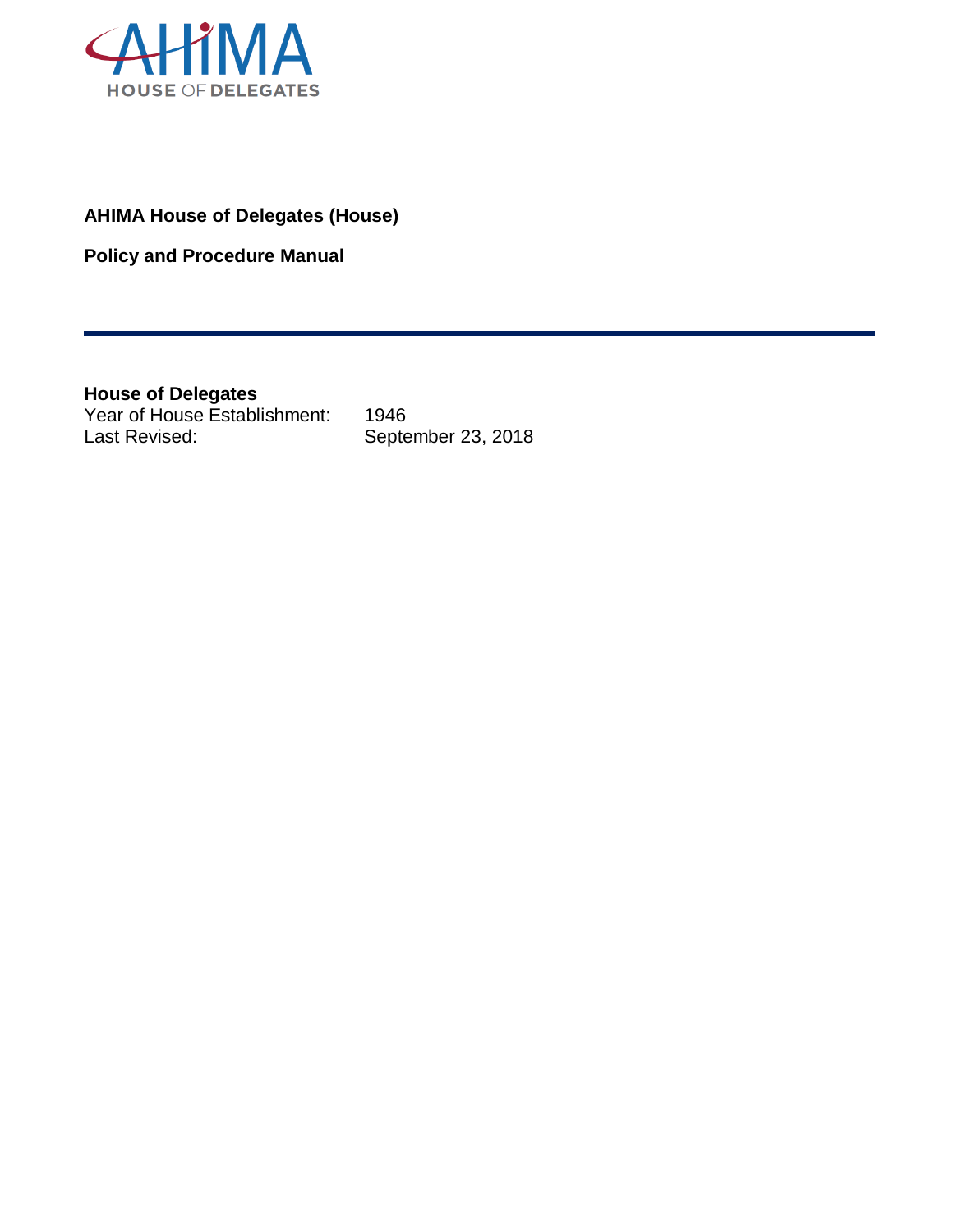# **Table of Contents**

|            |                                                                                        | $\mathbf{1}$ |
|------------|----------------------------------------------------------------------------------------|--------------|
| Section I. |                                                                                        | 3            |
|            |                                                                                        | 3            |
|            |                                                                                        | 4            |
|            |                                                                                        | 5            |
|            |                                                                                        | 5            |
|            |                                                                                        | 8            |
|            |                                                                                        | 9            |
|            |                                                                                        | 11           |
|            |                                                                                        | 13           |
|            | Appendix C: Speaker and Speaker-elect of the House Job Description                     | 14           |
|            | Appendix D: House Leadership and Envisioning Collaborative Co-chair Job Description 21 |              |
|            |                                                                                        | 23           |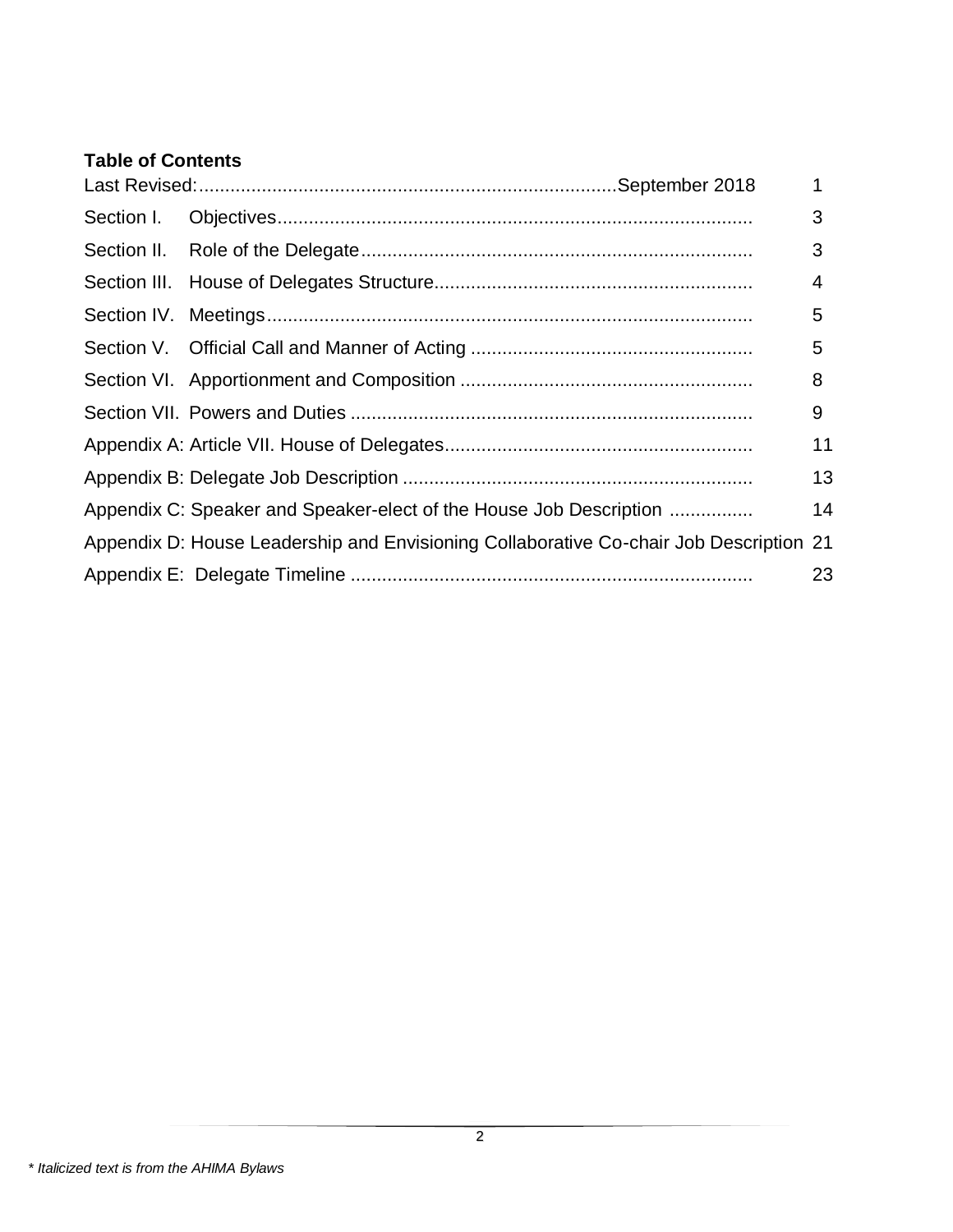

#### <span id="page-2-0"></span>**Section I. Objectives**

The objectives of the House of Delegates (House) policy and procedure manual are to:

- Centralize the available policies and procedures as they affect delegate service to the House.
- Provide assistance to component state associations (CSAs), CSA presidents, and central office coordinators/executive directors for delegate preparation.

#### <span id="page-2-1"></span>**Section II. Delegates**

The main role of the House of Delegates is to *govern the health information management (HIM) profession*. The House serves as a grassroots member forum of AHIMA and plays a critical and multi-dimensional role that includes:

- Governance—Governs the HIM profession.
- Document Authority[—AHIMA Bylaws,](http://library.ahima.org/xpedio/groups/public/documents/ahima/bok1_049286.pdf) [Code of Ethics,](http://library.ahima.org/xpedio/groups/public/documents/ahima/bok1_024277.hcsp?dDocName=bok1_024277) and Standing Rules of the House.
- Environmental Scan—Conduct environmental scanning. Review and validate results. Identifies, educates, and advises AHIMA on current and emerging issues.
- Products and Services—Provides input on gaps in AHIMA products and services.
- Advocacy—Promotes advocacy and identifies issues affecting the profession. Advocates for the profession, the members, and the Association. Communication link between AHIMA and CSAs.
- HIM Practice—Vets HIM practice briefs, toolkits, and best practice statements.
- •
- Research and Innovation—Provides input on areas of HIM research and innovation to support the profession's advancement.
- Communication—provides bi-directional communication with the CSA leaders and members.

Delegates work virtually, all year-round. These leaders help keep our profession strong and moving forward by contributing or recommending action on issues affecting the industry and ensuring the voice of the member is heard. See Appendix B for job description.

#### **Alternate Delegates**

Members of the AHIMA House serve as the primary link between AHIMA and its members. The delegate is a key source of information on AHIMA activities, programs, and policies. Therefore, when the delegate is unable to fulfill his or her responsibilities, an alternate delegate should assume those responsibilities in the delegate's absence. The qualifications and responsibilities of the alternate delegate are the same as those identified for the delegate.

#### **AHIMA Board of Directors in the House of Delegates**

Members of the AHIMA Board of Directors participate in the AHIMA House as delegates. The Board's primary responsibility is governing the association with fiduciary oversight for AHIMA. The director does not represent his or her home CSA while serving as a Board member. He or she is elected by AHIMA's membership, and acts on its behalf, whereas the House acts on behalf of the profession. The Board's participation is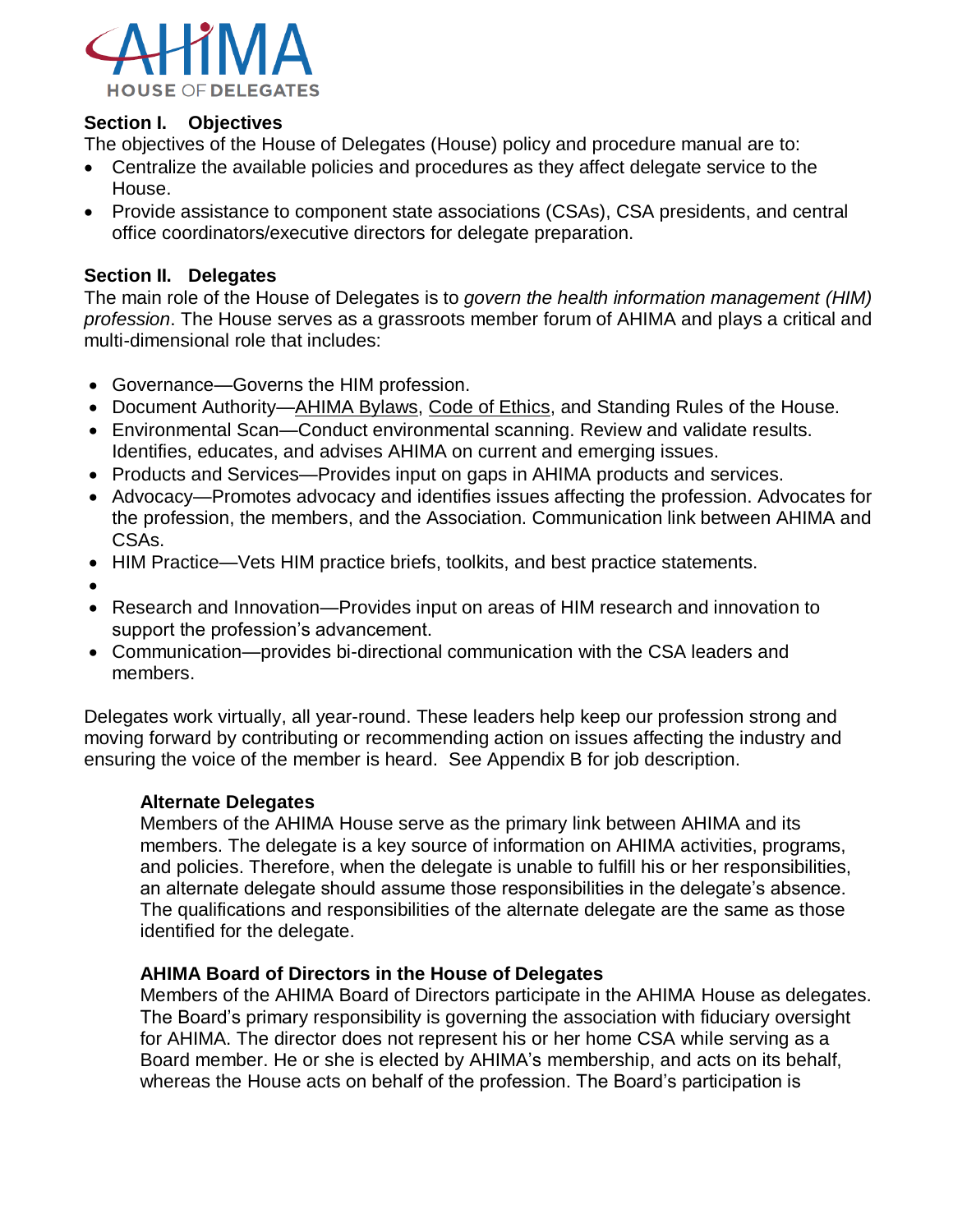important in ensuring the House, as a unit with AHIMA, is working in a coordinated effort with the association and in alignment with the AHIMA strategy.

#### **Speaker and Speaker-elect in the House**

The Speaker chairs and presides over the House and serves as the primary liaison between the House and the Board of Directors. In addition, the Speaker heads the Envisioning Collaborative Team. In the event of the absence of the Speaker, the Speaker-elect shall act in place and exercise such other duties as may be delegated to the office by the House. Refer to the job descriptions in Appendix C.

The Speaker-elect heads the House Leadership Team and the House Forums.

#### <span id="page-3-0"></span>**Section III. House of Delegates Structure**

Composed of delegates from the 52 CSAs, the House's operational framework allows it to move more agilely to address issues facing the HIM profession today and in the future, broaden opportunities for service, and make the best use of time and effort for delegates to govern the profession. The House includes two teams and ad hoc task forces.

#### **Co-chairs**

The House Leadership and Envisioning Collaborative teams shall have co-chairs who serve in a leadership role to guide each team and work with AHIMA staff to develop necessary work plans and meeting agendas. The House Leadership co-chairs shall be comprised of the Speaker-elect and a self-nominated delegate appointed by the Speaker-elect. The Envisioning Collaborative co-chairs shall be comprised of the Speaker of the House and a self-nominated delegate appointed by the Speaker-elect. Each co-chair serves a one-year delegate term. Refer to the job descriptions in Appendix D.

### **House Leadership Team**

The House Leadership serves as a steering committee consisting of one (1) delegate from each CSA. They ensure effective House operations through alignment with strategy. House Leadership fosters the overall delegate experience and provides oversight of task force progression.

### **Envisioning Collaborative Team**

The Envisioning Collaborative serves as a "think tank" composed of delegates, subject matter experts, and industry leaders bringing forward a robust exchange of perspectives, innovation, and ideas that inform strategy and enable solutions and sound decisions advancing the profession.

### **Triage Team**

The Triage Team consists of AHIMA's CEO, President/Chair, and the Speaker of the House. The members of this Team will review SBARS submitted by an AHIMA member or a group of members to the House to ensure it is aligned with AHIMA's strategy.

### **Ad hoc Task Forces**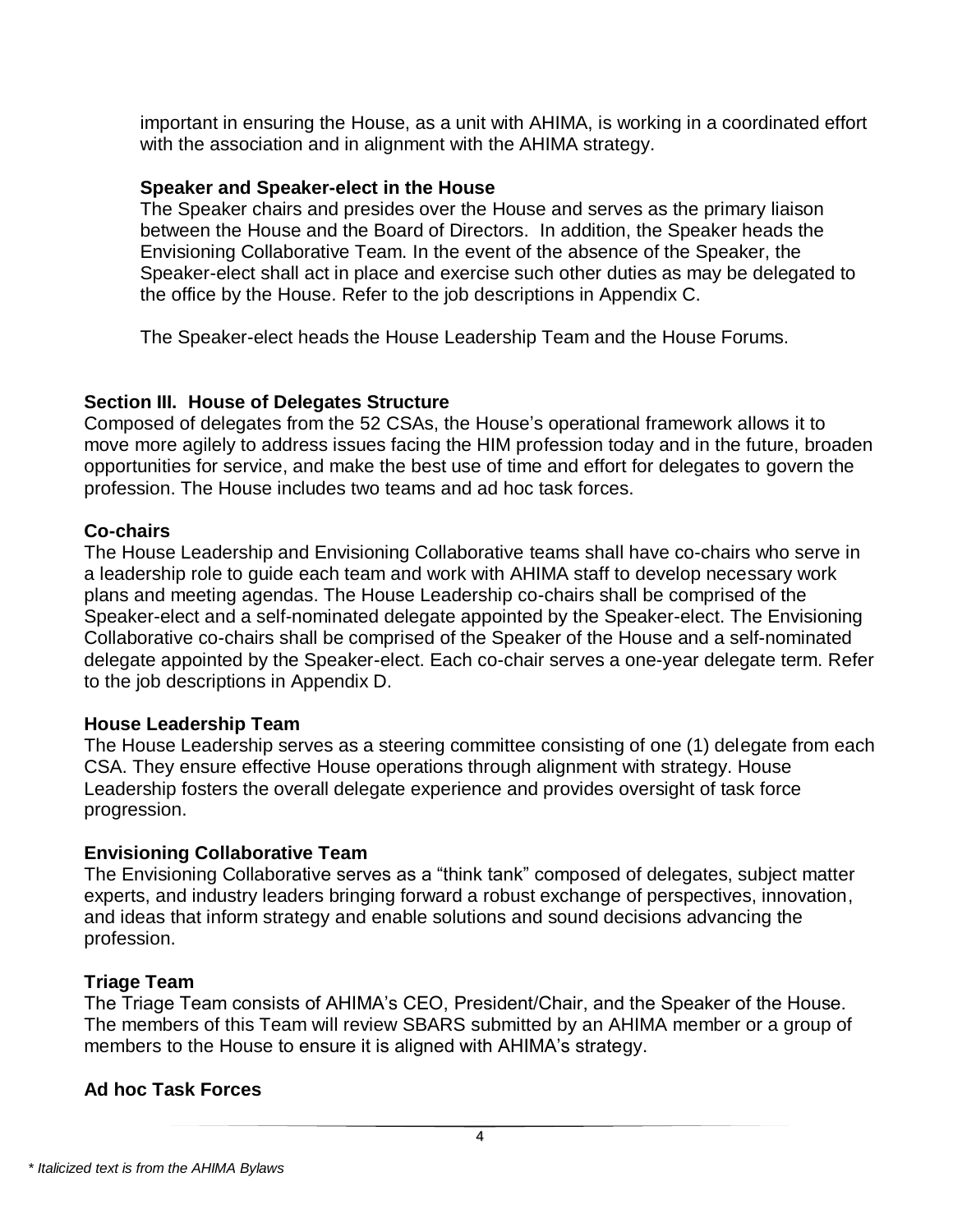The House leadership in conjunction with the delegates may identify professional issues or House related issues to be addressed by a task force of the House. The formation of task forces creates member-focused objectives linked to AHIMA strategy including a defined set of issues. This allows for more flexibility and agility in the completion of projects. Examples include House Meeting task force, Communication task force, and Consumer Engagement task force.

### AHIMA Entities; **Practice Councils and State Advocacy Council Relationships**

The Practice Councils and the State Advocacy Council reside under the House due to the focus on professional issues. The groups communicate and cross-collaborate with each other on program of work and projects. and volunteer groups. To ensure all ideas, projects, and efforts are addressed and accomplished, a dashboard is used, serving as a resource tool to monitor progress and status. The Speaker-elect appoints the co-chairs and chair of the above groups. Refer to the Policy and Procedures on the Appointment Process as well as the Volunteer Organization Chart for more details.

## <span id="page-4-0"></span>**Section IV. Meetings**

Delegates are expected to participate in the following meetings:

On-site Meeting

• House on-site meeting held in conjunction with AHIMA's Convention and Exhibit whenever possible.

Virtual meetings are scheduled on an as-needed basis.

- All delegate meetings
- House Leadership quarterly meetings (CSA designee for team)
- Envisioning Collaborative quarterly meetings (CSA designee for team)
- Other meetings as requested (e.g. House task force)

# Procedure:

- 1. *"Written notice stating the place, day, and hour of any meeting of the House shall be provided to the membership of the House not less than five (5) nor more than sixty (60) days before the date of the meeting. Notice of meetings of House committees or other bodies shall be provided to their members not less than three (3) days before the date of the meeting."*
- 2. Before a delegate participates in any meetings or activities, the [conflict of interest and](https://www.surveymonkey.com/r/AHIMACOI2018)  [nondisclosure agreement form](https://www.surveymonkey.com/r/AHIMACOI2018) provided by AHIMA must be completed. If the delegate does not complete the form, then that delegate is unable to participate in delegate activities.
- 3. A calendar of activities and events will be provided to all delegates. Delegates are encouraged to attend the live meeting(s), participate virtually through a collaborative site, and/or listen in to the recording of such activities. Appendix E.

# <span id="page-4-1"></span>**Section V. Official Call and Manner of Acting**

CSAs are encouraged to develop guidelines to aid delegates in the performance of their duties. Some states have found it useful to develop procedure manuals for their delegates. These manuals are provided to the delegates upon their election and are designed to clarify the delegate's responsibilities and the CSA's responsibilities to the delegate.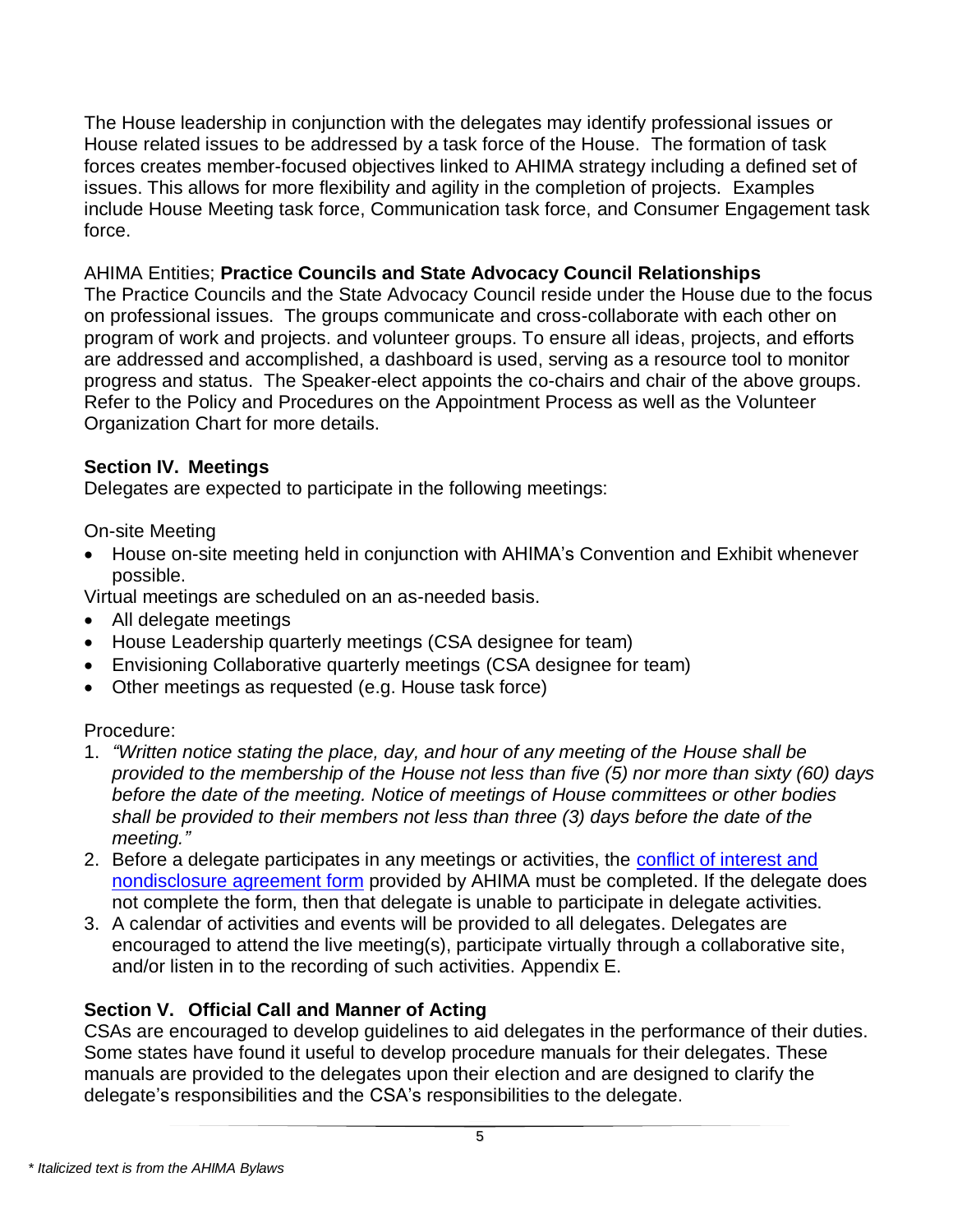## Policy: Notice of Action Items

Basic decisions require the provision of adequate notice of an action item. This allows delegates to read the materials, research the topic, dialogue and deliberate with key stakeholders, and communicate with members.

### Procedure (taken from the AHIMA Bylaws, Article VII, 7.9):

- 1. *Any requests from among the delegates for discussion of or action on new business shall be made to the Speaker of the HoD in writing at least thirty (30) days prior to any meeting of the HoD at which such business would be proposed. The Board of Directors may propose new business to the HoD without prior notice.*
- 2. *In the event new business is presented by a delegate at a meeting of the HoD without at least thirty (30) days prior written notice, the affirmative vote of two-thirds (2/3) of the delegates present and voting shall be required to take up the new business and to pass any such new business items.*
- 3. *A proposal to the House of Delegates to amend the Bylaws may be initiated by the Board of Directors, a Component State Association, and/or any Active Member at any time that is at least thirty (30) days prior to the House of Delegates meeting at which a vote on the proposal is to be taken. In the absence of such prior notice, the House of Delegates may still consider a proposal to amend the Bylaws upon the affirmative vote to do so of a two-thirds (2/3) majority of the votes of the House of Delegates cast at a meeting at which a quorum is present, and if the consideration is approved, may adopt the proposal upon the affirmative vote of at least ninety percent (90%) of the votes of the House of Delegates cast at such meeting.*
- 4. CSAs must provide opportunities for information exchange between the delegates and their constituency prior to the meeting or vote of the House.

### Policy: Voting

Respect for diversity and differences should be observed in all discussions and deliberations. Delegates should act on behalf of the whole, basing decisions on knowledge and discussion with members, fellow delegates, board members, and respected industry leaders. Environmental scans, healthcare trends, workforce trends, and related data should be considered in the decision-making process.

During the meeting or the electronic voting period, delegates cast their vote. It is critical that delegates take all information and opinion into consideration and act on behalf of the Association, the profession, and the entire membership. The number of votes required to pass a motion are listed in the AHIMA Bylaws:

- *"The affirmative vote of a majority of the delegates present and voting shall be necessary for the adoption of any matter unless otherwise required by law or in these Bylaws."*
- *"The affirmative vote of a two-thirds (2/3) majority of the votes of the House of Delegates cast at a meeting at which a quorum is present shall be sufficient to effectuate such action."*

# Procedure:

1. In accordance with AHIMA bylaws on providing notice, the Speaker of the House shall provide a thirty (30) day notice for house action items and all bylaw amendments to the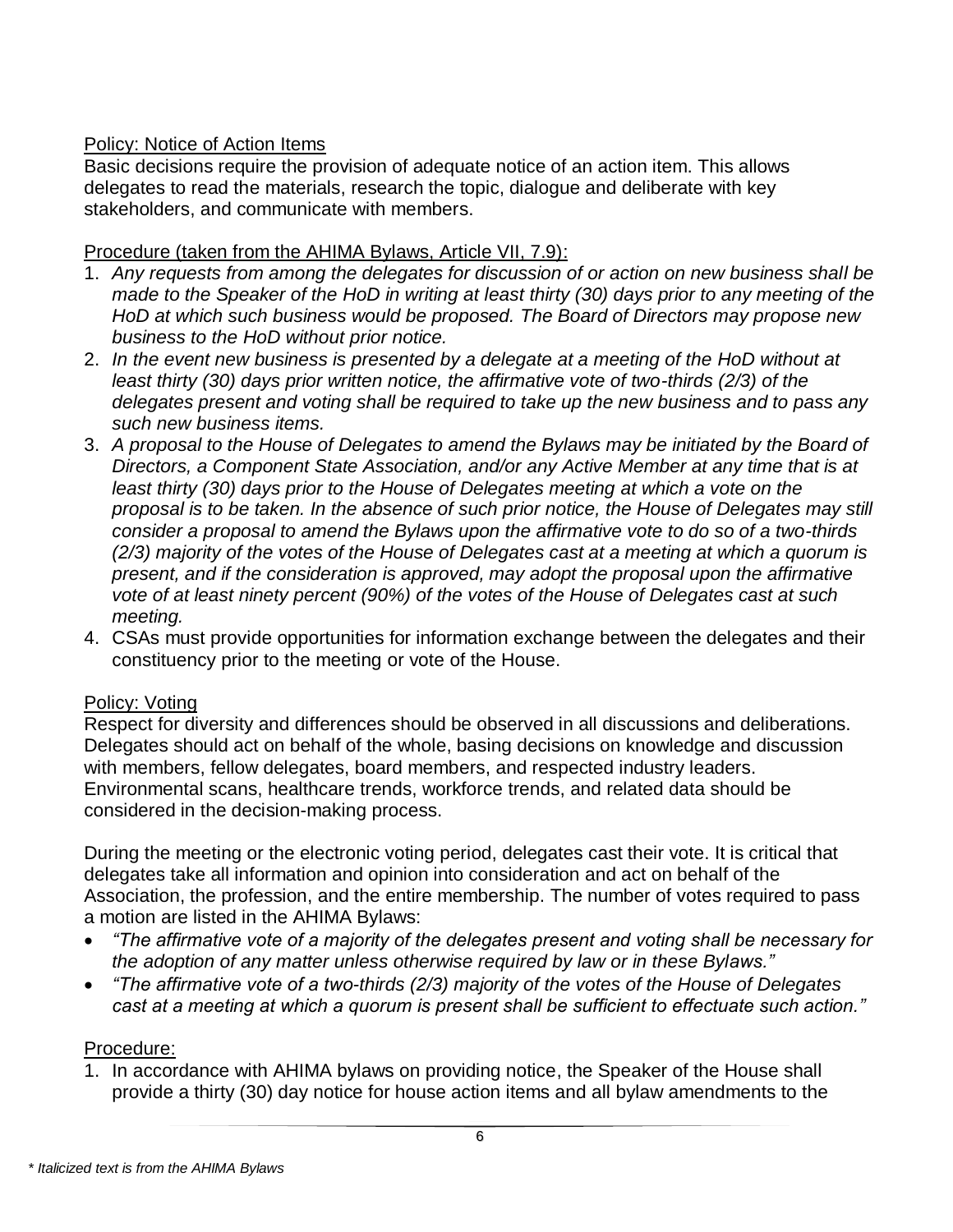House of Delegates at large. Within that timeframe, discussion occurs both electronically or in-person. After the  $30<sup>th</sup>$  day, the voting timeframe is seven (7) days (1 week) for house action items and bylaws amendments.

- 2. If a delegate has difficulty opening the electronic ballot, an e-mail or fax will be accepted within the voting period. The e-mail or fax should include the delegate name, member ID number, signature, and vote.
- 3. Four days prior to the close of the voting period, CSA presidents will be notified of delegates who have not yet voted.
- 4. At the close of the voting, the vote is verified and tallied.
- 5. After the voting period, the outcome will be announced to the House first, then the AHIMA membership through routine communications.
- 6. Delegates should communicate the outcome and rationale to their states and answer questions about decisions made. It is expected that the delegates will report back to their constituency the salient happenings in the House.
- 7. Each state may wish to establish its own requirements for reporting of the activities of the House to the state members. A formal reporting of the business of the House should be reported to the membership

# Procedure: Proposal submissions

An AHIMA member, group of members, or delegation may submit a proposal to the House of Delegates, care of [profession.governance@ahima.org.](mailto:profession.governance@ahima.org) The proposal on a professional issue should be in the form of a SBAR; Situation, Background, Assessment, Recommendations, Appendix F. This is the central place where a member who has an initiative for the Association can submit issues of importance to the profession.

The SBAR will be shared with the Speaker and Speaker-elect for review. Once reviewed, a notification will be sent the delegates stating a new SBAR is posted on the State Leaders and House community. Delegates will have a 30-day comment period in which to discuss the SBAR. Concurrently, AHIMA staff will develop a gap analysis to assess what, if anything, is being done by AHIMA business units relating to the issue identified in the SBAR.

At the end of the comment period, a vote will be held for the delegates to determine the following:

- 1. The Issue should move forward as is
- 2. The Issue should move forward with the inclusion of delegate comments (if any).

After the comment period and vote, the SBAR, delegates comments, vote results, and gap analysis will be shared with the Triage Team. The members of this Team will review the SBAR to ensure it is aligned with AHIMA's strategy. The Triage team will make a recommendation on next steps and this will be communicated to the House of Delegates.

Potential options:

- If the Triage Team decides not to pursue the issue, the rationale will be communicated to the SBAR creator and the House.
- If the Team decides to pursue the issue, then the appropriate entity will be assigned to this issue to investigate and/or develop a mega issue if necessary based on the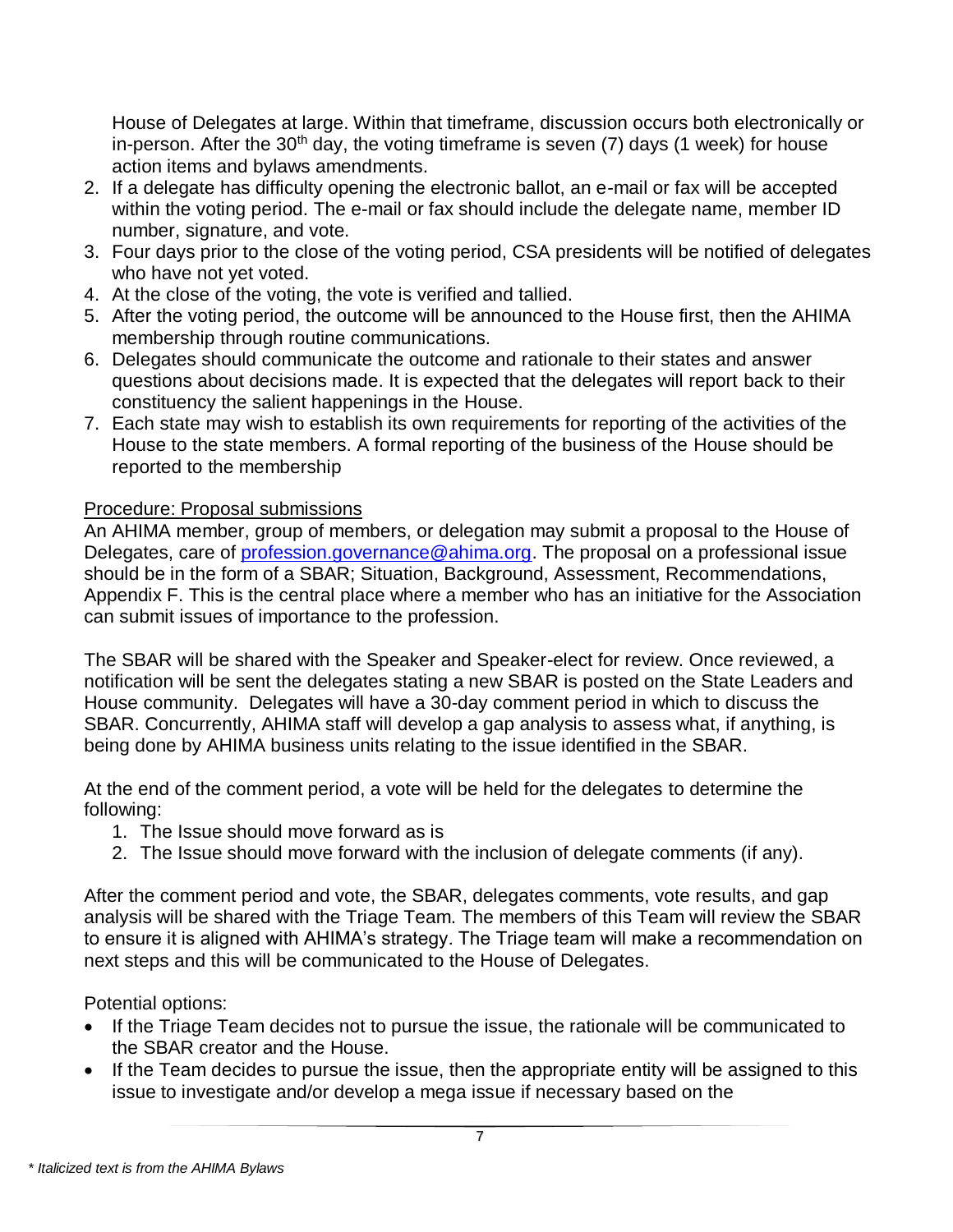recommendation from the Triage Team. Dependent on the issue, a House task force might be developed. This task force would then discuss and debate the issue, identify and evaluate choices, deliberate, determine consensus, and reach a decision.

The decision of the Triage Team will be communicated to the SBAR creator and the House. SBARs will be tracked on the Leadership Dashboard in the library item; Dashboards: [Leadership, Participation](https://engage.ahima.org/viewdocument/house-of-delegates-l?CommunityKey=b7879dc5-14c3-4d79-8c9f-387950d70c05&tab=librarydocuments) which is updated at least monthly.

#### Procedure: Professional issues from other Association entities

Issues identified by other entities will be shared with the House of Delegates for review and comment as appropriate. Format will be dependent on needs of the entity developing the information. Also see Appendix G for this flow chart.



## <span id="page-7-0"></span>**Section VI. Apportionment and Composition**

Delegates are appointed or elected by respective state members. The number of delegates a state association is entitled to seat in the AHIMA House is based on the Active membership in the state association on record in the AHIMA Office at the close of business on December 31, of the immediate prior year.

### Policy:

CSA delegates must be Active members of the state association they will represent at the time of election and at the time of service. Members of the AHIMA Board of Directors shall not serve as delegates from CSAs.

*Each CSA is entitled to 1 delegate for any portion of 100 Active members and shall be entitled to 1 additional delegate for each additional 100 active members or major portion thereof. No state shall be entitled to more than 5 delegates. For purposes of this section, a remainder in excess of a group of 100 Active Members shall be rounded up and counted as an additional group of 100 members. For example, a CSA with 100 members would be entitled to one (1) delegate; a CSA with between 101 and 200 members, inclusive, would be entitled to two (2) delegates; and a CSA with 201 members would be entitled to three (3) Delegates. However, no CSA shall be entitled to more than five (5) delegates.*

### Procedure:

1. The AHIMA Office will inform each CSA before the House term through a report of the total number of delegates the CSA is entitled to seat in the AHIMA House.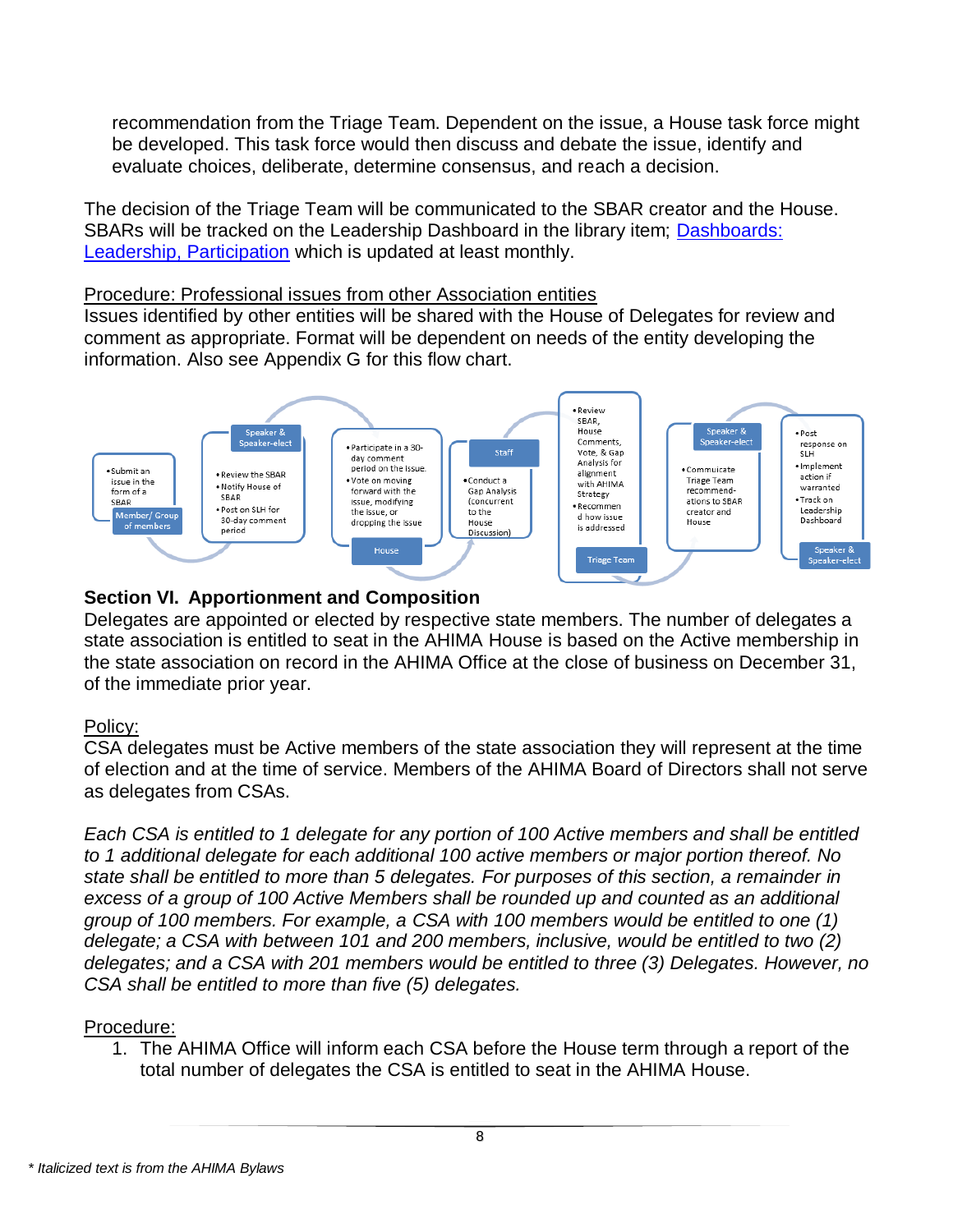- 2. Each CSA is expected to set qualifications for their delegates and communicate these to the state nominating committee for use in selecting candidates for delegate positions.
- 3. The CSA president has the responsibility to ensure the delegates' initial and ongoing eligibility.
- 4. The CSA is required to report back the names of their CSA delegates, and their preferred mailing and e-mail addresses before the House term. The names of all alternates are to be included on the official list, if available.
- 5. In states with two or more delegates, the term of delegates shall be two years. Terms of two or more delegates shall be staggered to maintain continuity in the House and in component state delegations. In states with only one delegate, the term of office may be one or two years as determined by the CSA. CSAs shall make provisions for filling delegate vacancies.
- 6. In the event a delegate is unable to serve, the CSA president or designee should appoint an alternate delegate to serve. After an alternate is appointed, the lead delegate must inform AHIMA staff of the alternate and share materials with the alternate delegate.
- 7. It is important to note that persons who may be elected during the state's election process and subsequently move out of state are no longer eligible to serve as delegates from that state unless they retain membership in the state. This is also at the CSA's discretion on whether a delegate may continue serve within a state.

## <span id="page-8-0"></span>**Section VII. Powers and Duties**

*The HoD shall have primary responsibility and authority for establishing the position of AHIMA and taking action on the standards governing the HIM profession, (that is, the AHIMA Code of Ethics, Standing Rules of the HoD, vetting of positions and best practices in HIM, and environmental scanning), election of six (6) members of the AHIMA Nominating Committee and Speaker-elect, and any other matters put before the HoD by the AHIMA Board of Directors for final consideration and action.* Refer to delegate job description in Appendix B.

### Policy: Adoption of the Bylaws

*The power to alter, amend, or repeal the Bylaws of AHIMA, or to adopt new bylaws, is vested in the HoD. The affirmative vote of a two-thirds (2/3) majority of the votes of the HoD, cast at a meeting at which a quorum is present, shall be sufficient to effectuate such action.*

### Procedure:

- 1. The CSA president should review with the state leadership early in the term of office the status of the state bylaws with regard to changes mandated by the AHIMA House. Arrangements should then be made to amend the state bylaws so that conformity with AHIMA is achieved.
- 2. Delegates must discuss bylaw amendments by asking questions, sharing opinions and information, and garnering support for their side of the issue.
- *3. A proposal to the HoD to amend the Bylaws may be initiated by the Board of Directors, a CSA, or any Active Member at any time that is at least thirty (30) days prior to the HoD meeting at which a vote on the proposal is to be taken.*
- *4. In the absence of such prior notice, the HoD may still consider a proposal to amend the Bylaws upon the affirmative vote to do so by a two-thirds (2/3) majority of the votes of HoD cast at a meeting at which a quorum is present. If the consideration is approved, the*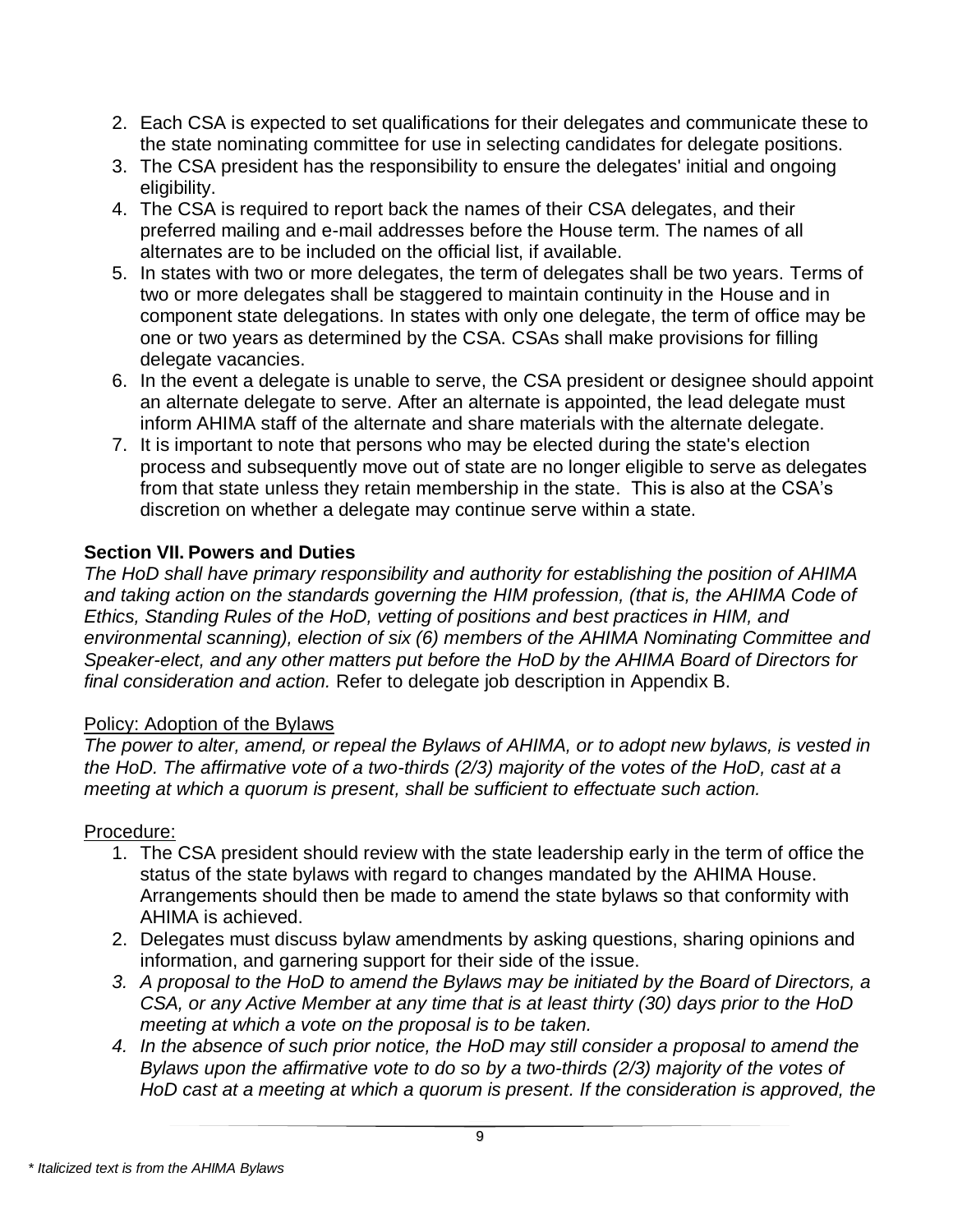*HoD may adopt the proposal upon the affirmative vote of at least 90 percent of the votes of the HoD cast at such meeting.*

<span id="page-9-0"></span>5. *Whenever an amendment or new Bylaw is adopted, a copy shall be appended to or noted at the appropriate place in the original Bylaws. If any Bylaw is repealed, the fact of repeal with the date of the meeting at which the repeal was enacted or written assent was filed shall be appended to or noted at the appropriate place in the original Bylaws. Alternatively, AHIMA may restate the bylaws in their entirety as amended.*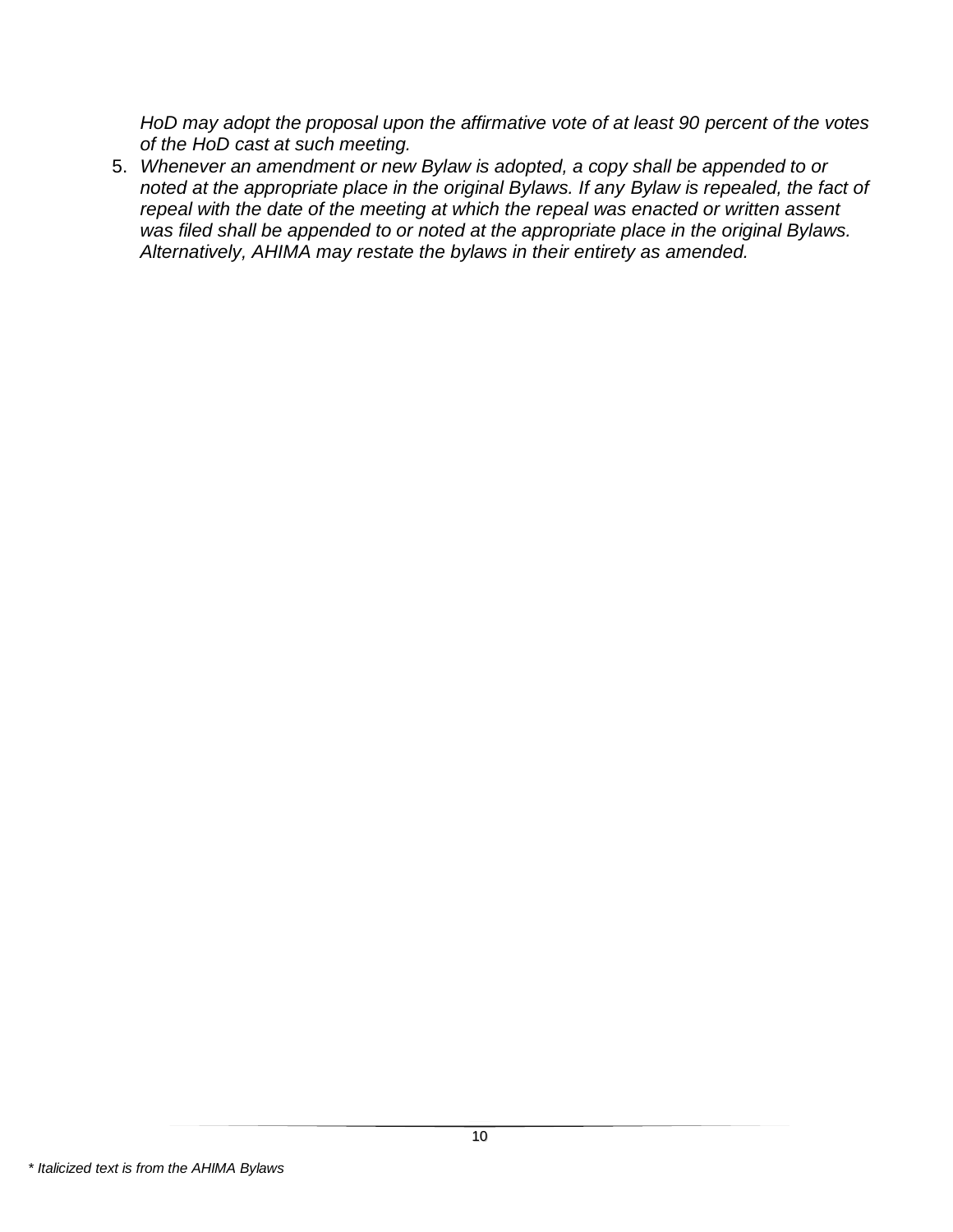#### **Appendix A: Article VII. House of Delegates**

*7.1 Purpose. The HoD shall exist to govern the profession of HIM by providing a forum for membership and professional issues and to establish and maintain professional standards of the membership. The HoD advises the Board of Directors on matters of importance to the Active, Student, and Honorary Members and Delegates of AHIMA and to the HIM community at large. Core roles of the HoD will include, but not be limited to, adopting and maintaining a code of ethics, adopting and maintaining standards governing the HIM profession, and developing position statements and other professional papers. The HoD also makes recommendations to the Board of Directors on policy and strategic direction for AHIMA as provided for herein. The HoD shall have the authority to establish and similar bodies to address membership and professional issues, as well as rules and policies of HoD operation, subject to the terms of these Bylaws.*

*7.2 Meetings. An annual meeting of the HoD shall be held in conjunction with the annual AHIMA Convention and Exhibit whenever possible. The Board of Directors shall determine the time and place of an annual meeting. The date, time, and method of other meetings, if any, shall also be determined by the Board of Directors or by a simple majority of the HoD. The HoD shall take advantage of technological resources available to AHIMA to facilitate communications and meetings throughout the year.*

*7.3 Official Call. Written notice stating the place, day, and hour of any meeting of the HoD shall be provided to the membership of the HoD not less than five (5) nor more than sixty (60) days before the date of the meeting. Notice of meetings of HoD committees or other bodies shall be provided to their members not less than three (3) days before the date of the meeting.*

*7.4 Composition. The HoD shall be composed of the delegates from CSAs determined in accordance with Section 7.8. Each member of the HoD shall have one vote on matters before the HoD that require a vote and no proxies shall be permitted. Members of the Board of Directors of AHIMA shall also be voting members of the HoD.*

*7.5 Speaker of the House of Delegates. The HoD shall have a Speaker, whose function shall be to preside at any meeting of the HoD and to serve as the primary liaison between the HoD and the Board of Directors. The Speaker must be an Active Member of AHIMA, an AHIMA-approved certificant, and member of the HoD. The Speaker shall serve, ex officio with vote, as a member of the Board of Directors. The Speaker shall not be eligible for election as an officer of the Board of Directors while serving as Speaker.*

*7.6 Speaker-elect of the House of Delegates. The HoD shall elect annually a Speaker*elect. The Speaker-elect must be an Active Member of AHIMA, an AHIMA-approved certificant, *and a current or previous member of the House of Delegates. The Speaker-elect shall act in place of the Speaker in the event of the absence of the Speaker and shall exercise such other duties as may be delegated to the office by the HoD. The Speaker-elect shall assume the office of the Speaker upon the expiration of the Speaker's term of office or in the event of a vacancy in the office.*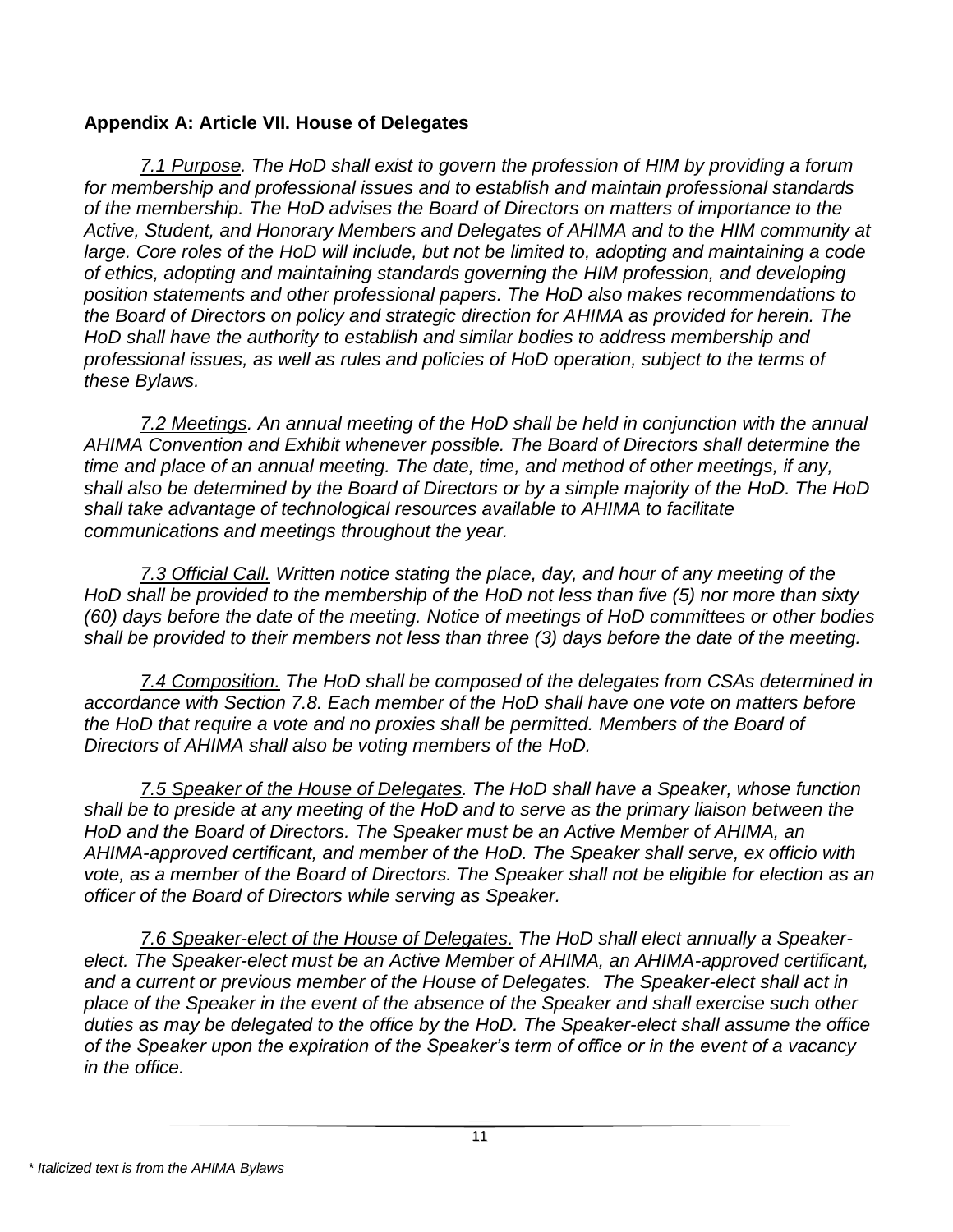*7.7 Powers and Duties. The HoD shall have primary responsibility and authority for establishing the position of AHIMA and taking action on the following matters:*

- *(a) The standards governing the HIM profession, including:*
	- *The AHIMA Code of Ethics*
	- *Standing rules of the HoD*
	- *Development of positions and best practices in HIM*
- *(b) Election of six (6) members of the AHIMA Nominating Committee in accordance with the process set forth in the AHIMA Policy and Procedure Manual.*
- *(c) Any other matters put before the HoD by the AHIMA Board of Directors for final consideration and action.*

*7.8 Election. Delegates from each CSA shall be drawn from and elected by the Active Members of such CSA.*

*Apportionment. The apportionment of delegates shall be based on the number of Active Members in good standing of the CSA duly registered in its records at the close of business on December 31, of the prior year. Each CSA shall be entitled to one (1) delegate in the HoD for every 100 Active Members. For purposes of this section, a remainder in excess of a group of 100 Active Members shall be rounded up and counted as an additional group of 100 members. For example, a CSA with 100 members would be entitled to one (1) delegate; a CSA with between 101 and 200 members, inclusive, would be entitled to two (2) delegates; and a CSA with 201 members would be entitled to three (3) Delegates. However, no CSA shall be entitled to more than five (5) delegates.*

*Term of Office. In states with two (2) or more delegates, the term of delegates shall be for two (2) years. In such states, the terms of office of delegates shall be staggered to maintain continuity in the HoD and in CSA delegations. In states with only one (1) delegate, the term of office may be one (1) or two (2) years as determined by the CSA. CSAs shall make provision for filling delegate vacancies.*

<span id="page-11-0"></span>*7.9 Quorum and Manner of Acting. Delegate representation of at least one (1) delegate from at least one-third (1/3) of the CSA shall constitute a quorum for the HoD. The affirmative vote of a majority of the delegates present and voting at a meeting at which a quorum is present shall be necessary for the adoption of any matter to be acted upon or to be recommended to the AHIMA Board of Directors unless otherwise required by law or in these Bylaws. Any requests from among the delegates for discussion of or action on new business shall be made to the Speaker of the HoD in writing at least thirty (30) days prior to any meeting of the HoD at which such business would be proposed. The Board of Directors may propose new business to the HoD without prior notice. In the event new business is presented by a delegate at a meeting of the HoD without at least thirty (30) days prior written notice, the affirmative vote of two-thirds (2/3) of the delegates present and voting shall be required to take up the new business and to pass any such new business items.*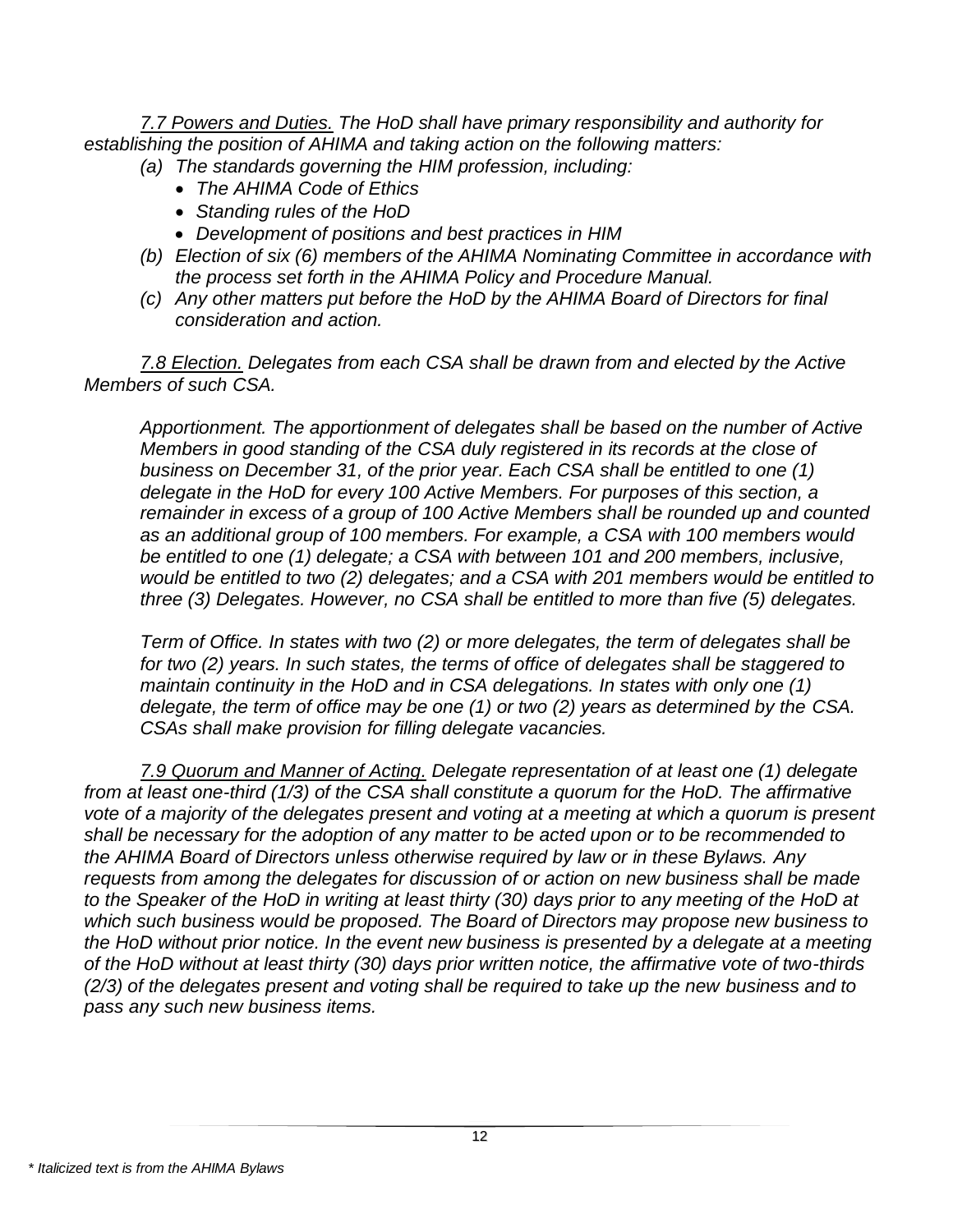## **Appendix B: Delegate Position Description**

#### **Volunteer Core Competencies**

AHIMA has identified core competencies for all volunteers, including delegates:

- **Adheres and Advocates** for the AHIMA code of ethics, and any other appropriate codes of conduct, values honesty, integrity and transparency.
- **Demonstrates Commitment** to the mission, vision, values, and strategy of AHIMA.
- **Acts as a Team Player/Collaborator**, works well on teams and fosters trust among group members, and adjusts behavior to establish relationships with teams. Motivates and desires to improve the quality of service.
- **Respects Diversity and Fosters Inclusion**, of all races, cultures, disabilities, ages, and genders equitably, with respect and sensitivity. Ensures all voices are listened to and respected.
- **Presents a Positive Professional Image**, reflects the profession as a confident, proficient, skilled, qualified expert, and qualified authority in HIM.

All volunteer leaders are encouraged to complete the [Volunteer Leadership Competencies Self-](http://www.ahima.org/volunteers/applicationtoserve-form)[Assessment.](http://www.ahima.org/volunteers/applicationtoserve-form) It is a useful tool for professional development and when considering volunteering for leadership positions.

### **Qualifications** (*at a minimum)*

- Active member of AHIMA and CSA
- Knowledgeable and experienced HIM professional
- Demonstrates leadership and promotes advocacy
- Accessible by phone or e-mail
- Available and engaged

### **Desired Attributes**

- Understanding of AHIMA, the profession, and the industry
- Possesses critical and strategic thinking skills
- Presents a professional image and has high ethical standards

### **Role of the Delegate**

The role of delegate is to govern the HIM profession. This is done by performing the following activities:

- Advocates for the profession, the members, and the Association
- Communicates and provides feedback on House activities and professional issues with the CSA leaders and membership.
- As outlined in the Bylaws:
	- $\checkmark$  Approves the standards governing the profession
	- $\checkmark$  Elects the members of the AHIMA Nominating Committee, except the Chair and appointed members
	- $\checkmark$  Elects the Speaker-elect
- Vets professional practice content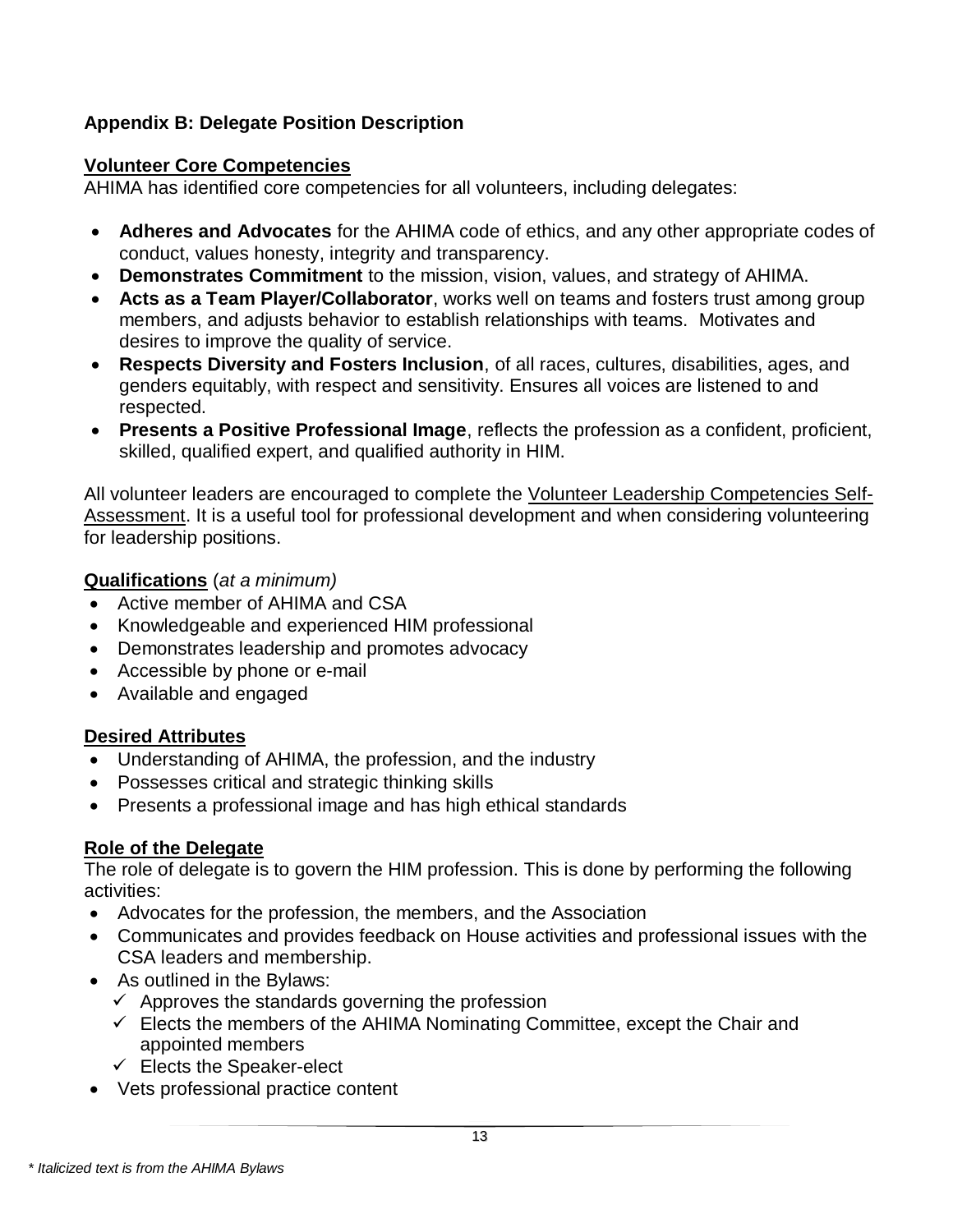- Conducts environmental scanning
- Contributes or recommends action on issues affecting the HIM profession
- Votes on important matters pertaining to the House
- Seeks feedback and informs the membership on AHIMA and House activities
- Provides input on gaps in AHIMA programs and services and areas of HIM research and innovation
- <span id="page-13-0"></span>• Participates in meetings:
	- $\checkmark$  CSA and/or local meetings and Board meetings
	- ✓ House Meeting
	- $\checkmark$  Facilitates the voice of the member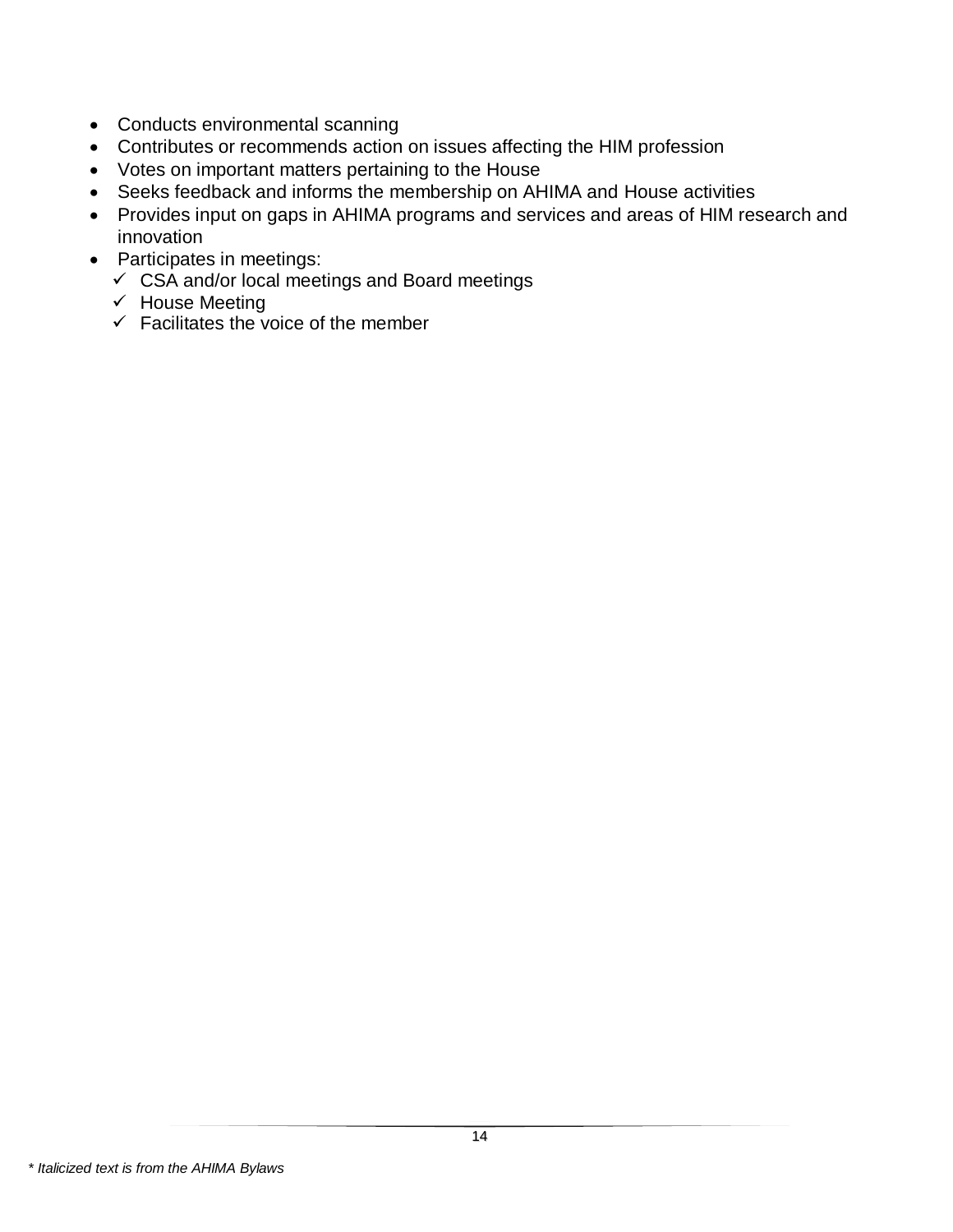## **Appendix C: Speaker-elect and Speaker of the House Position Description**

#### **Speaker-elect of the House of Delegates**

The House of Delegates (House) shall elect annually a Speaker-elect. The Speaker-elect supports the HoD along with the Speaker. The Speaker-elect serves a one-year term and then becomes the Speaker of the House.

#### **Qualifications**

- Active member
- AHIMA-approved certificant
- Current or previous member of the House
- If elected, the person must resign as a member of the House and/or CSA officer. The Speaker-elect is unable to hold a position on the CSA Board or delegate during term of office as Speaker-elect and Speaker of the House.
- Demonstrate leadership skills and experience commensurate with leading the House, the body that governs the profession.

#### **Desired Attributes**

High ethical standards in both personal and professional decision making and acting in the best interest of the Association as well as upholding AHIMA values of integrity, leadership, quality, and respect. Candidates must have experience working on boards of directors and developing strategy.

Added value would be experience in:

- Leadership
- Innovation

Other desirable attributes:

- Global perspective
- Excellent public speaking skills

Candidate diversity is also important.

### **Term of Office and Time Commitment**

The Speaker-elect position is a one-year term, January – December, serving as ex-officio member of the House without vote. The Speaker-elect shall assume the office of the Speaker upon the expiration of the Speaker's term of office or in the event of a vacancy in the office. The Speaker-elect shall act in place of the Speaker in the event of the Speaker's absence and shall exercise such other duties as may be delegated to the office by the House.

The Speaker-elect attends the following:

- Speaker/Speaker-elect calls bi-monthly or as needed by the Speaker
- Co-chair calls as needed
- Monthly House webinars
- Advocacy Summit in Washington, DC
- July CSA Leadership Symposium in Chicago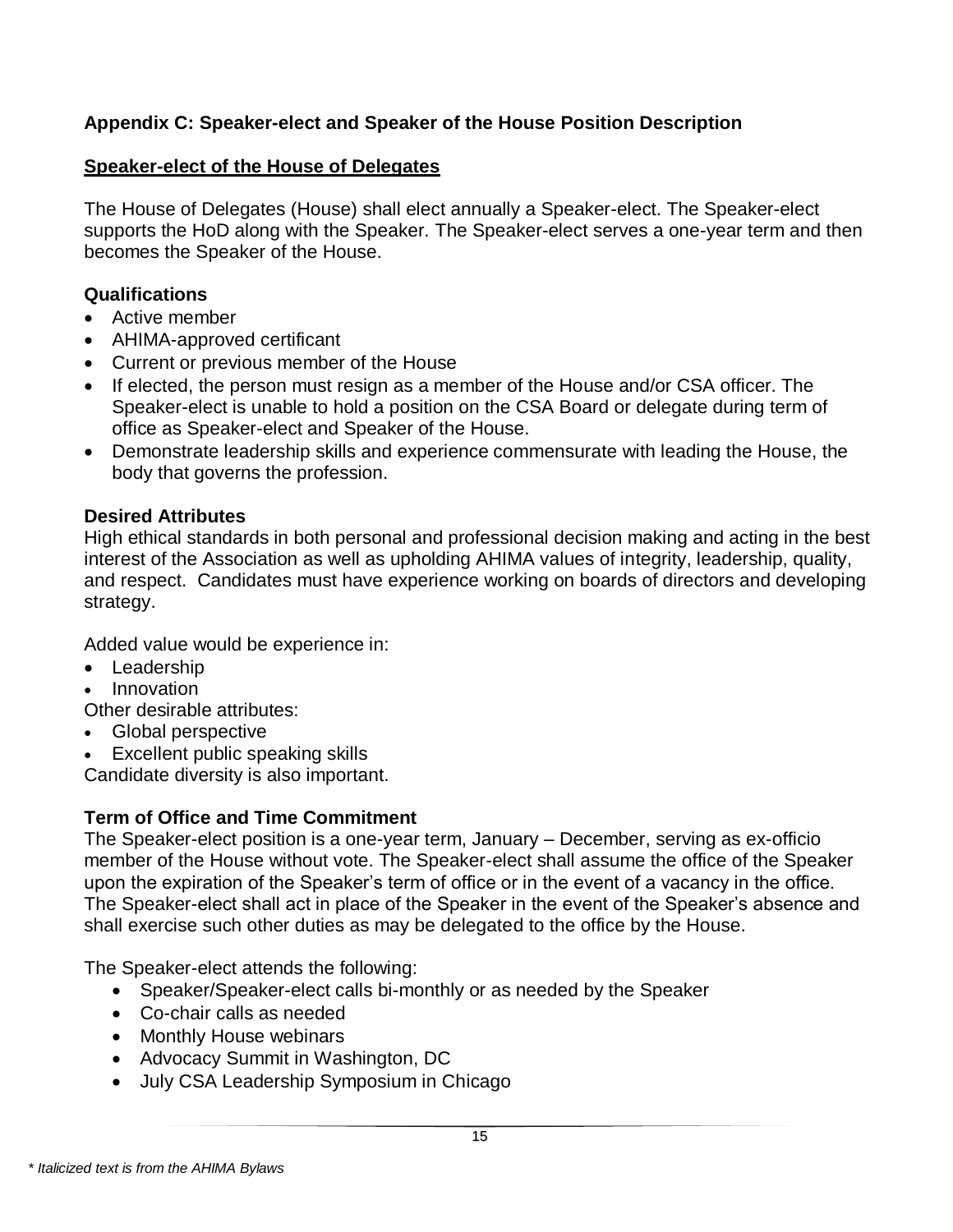- Fall Board orientation
- House meeting during the AHIMA Convention & Exhibit.

The Speaker-elect may be called on to attend Board meetings, related House meetings, and other meetings in preparation for the role as Speaker of the House.

### **General Expectations**

- Understands and articulates AHIMA's mission, vision, values, strategies, policies, programs, services, and strengths.
- Mentors future Association leaders.
- Serves in leadership position and undertakes special assignments willingly and enthusiastically.
- Represents the Association when called upon to do so.
- Becomes informed about and follows relevant trends in healthcare and HIM.
- Refers matters of potential significance to the AHIMA President/Chair and the Chief Executive Officer.
- Expresses opinions for the good of the Association, rather than to advance one's personal agenda.
- Suggest possible nominees for the Board, councils, committees, and task forces and submit names of individuals who should be recognized through awards and other forms of recognition.
- Communicates between regularly scheduled meetings, by
	- $\checkmark$  Participating in conference calls collectively or as part of a team
	- $\checkmark$  Answering correspondence promptly

# **Responsibilities**

- Participates as a member of the House in all meeting and electronic dialogues.
- Prepares for office by being familiar with House materials and participates in House of Delegates activities.
- Develops the work plan and agendas for meetings as webinars as designated in conjunction with the Speaker.
- Presides over the House Leadership Team developing agenda content and program of work in conjunction with the House Leadership co-chair. The team:
	- o Serves as a steering committee consisting of one (1) delegate from each CSA.
	- o Ensures effective HoD operations through alignment with strategy.
	- o Fosters the overall delegate experience and provides oversight of task force progression.
- Presides over the quarterly House Forum identifying topics, developing agenda content and program of work.
- Ensures democratic process at House meetings by following AHIMA Bylaws and parliamentary process.
- Refers all motions from House meetings to the appropriate organizational units.
- Serves as a moderator for electronic dialogues in the House communication platform (that is, State Leaders and House of Delegates Engage Community).
- Provides support and closely works with the Speaker to ensure continuity from one year to the next by maintaining routine communication.
- Delivers incoming Speaker address at the annual House meeting.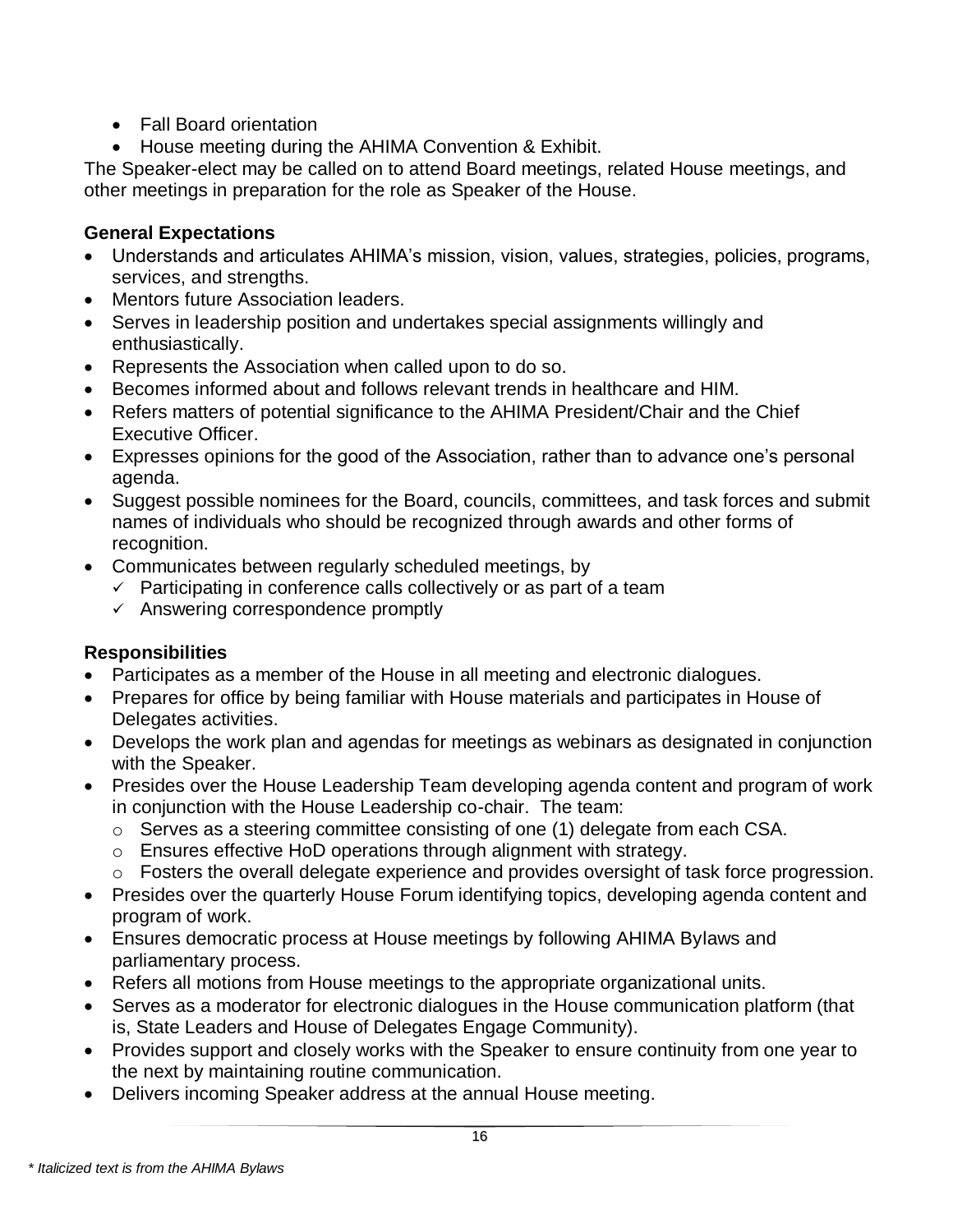- Ensures orientation of incoming delegates and oversees development of orientation materials.
- Participates in AHIMA Board of Directors meetings and conference calls as invited, excluding voting.
- Appoints co-chairs of Practice Councils and chair of Advocacy and Policy Council as well as reviews and approves the Practice Councils and charges for the year in office as Speaker. Refer to the Policy and Procedures on the Appointment Process as well as the Volunteer Organization Chart for more details.
- Performs additional functions, as needed, to assist in facilitating work of the House of Delegates.

### **Election of Speaker-elect**

The Speaker-elect is elected by the House. The ballot and self-nominations will be open to all current and previous delegates. The election will be concurrent with the election of the nominating committee annually during the month of August. To be considered for the Speakerelect position, one must:

- Complete an application through the Application to Serve.
- Build and complete the candidate profile via the application by the specified date
- Be a member in good standing. Members in the student membership category aren't eligible.
- Be an AHIMA-approved certificant

The House will have a voting period of one week to vote for the Speaker-elect of the House for the upcoming year.

# **Speaker of the House of Delegates**

The Speaker serves a one-year term and presides over the House while serving as the primary liaison between the House and the Board of Directors (BOD). The Speaker shall not be eligible for election as an officer of the Board of Directors while serving as Speaker, as outlined in the AHIMA Bylaws.

# **Qualifications**

- Be a member in good standing. Members in the student membership category aren't eligible.
- AHIMA-approved certificant
- Current or previous member of the House
- If elected, the person must resign as a member of the House and/or CSA officer. The Speaker is unable to hold a position on the CSA Board or delegate during term of office as Speaker of the House.
- Demonstrate leadership skills and experience commensurate with leading the House, the body that governs the profession.

# **Desired Attributes**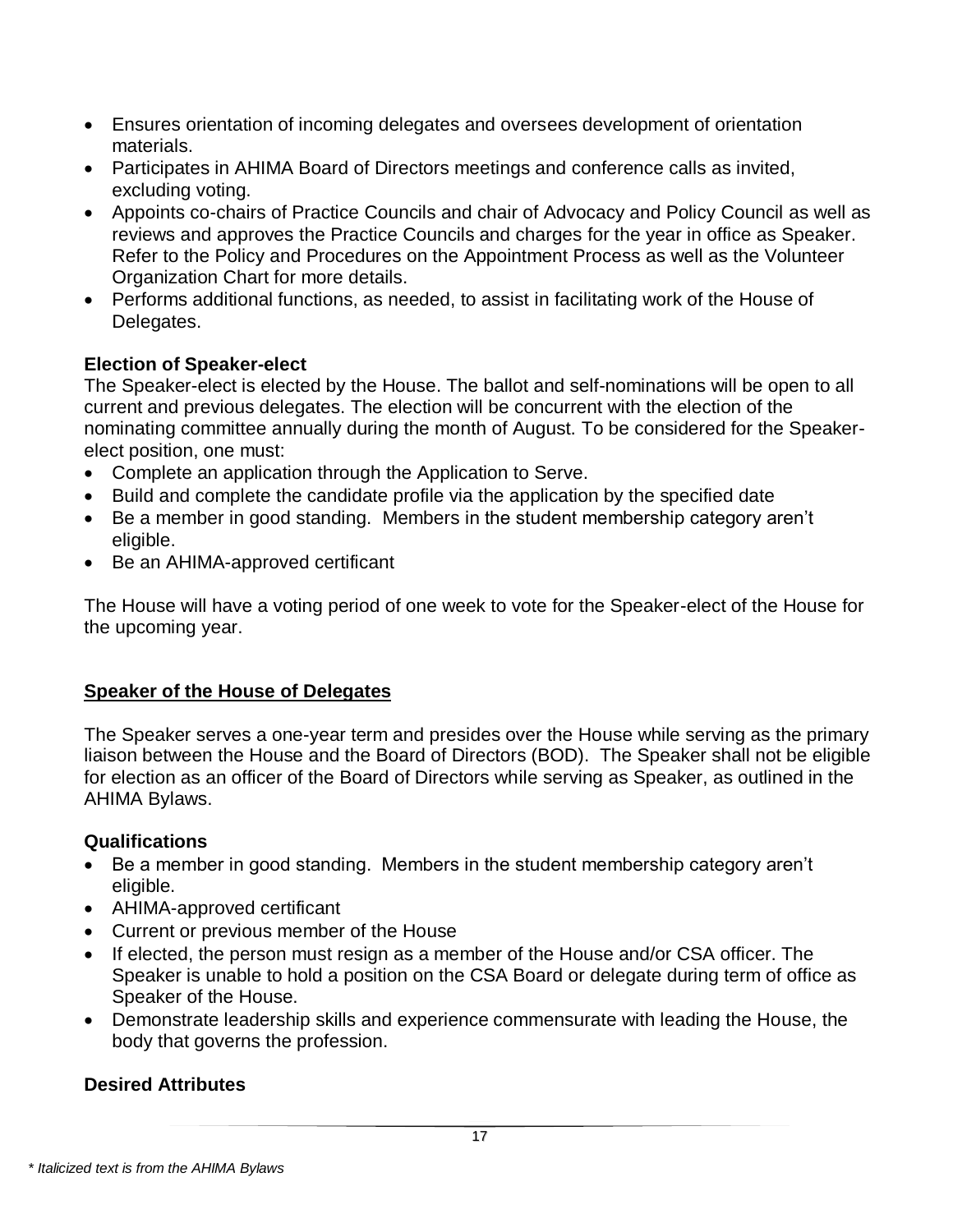High ethical standards in both personal and professional decision making and acting in the best interest of the Association as well as upholding AHIMA values of integrity, leadership, quality, and respect. Candidates must have experience working on boards of directors and developing strategy.

Added value would be experience in:

- Leadership
- Innovation

Other desirable attributes:

- Global perspective
- Excellent public speaking skills

Candidate diversity is also important.

# **Term of Office and Time Commitment**

The Speaker is a one-year term, January - December serving as member of the House with vote and a member of the BOD.

For the House, the Speaker attends the following:

- Speaker/Speaker-elect bi-monthly calls or as needed
- Co-chair calls as needed
- Monthly House webinars
- Advocacy Summit in Washington, DC
- July CSA Leadership Symposium in Chicago
- Fall Board orientation
- Annual House Meeting during the AHIMA Convention & Exhibit.

For the BOD, the Speaker attends quarterly BOD meetings and additional calls, serves on the Governance Committee, and completes other duties as assigned.

General Expectations

- Understands and articulates AHIMA's mission, vision, values, strategies, policies, programs, services, and strengths.
- Mentors future Association leaders.
- Serves in leadership positions and undertake special assignments willingly and enthusiastically.
- Represents the Association when called upon to do so.
- Becomes informed about and follows relevant trends in healthcare and HIM.
- Refers matters of potential significance to the AHIMA President/Chair and the Chief Executive Officer.
- Expresses opinions for the good of the Association, rather than to advance one's personal agenda.
- Suggest possible nominees for the Board, councils, committees, and task forces and submit names of individuals who should be recognized through awards and other forms of recognition.
- Communicates between regularly scheduled meetings, by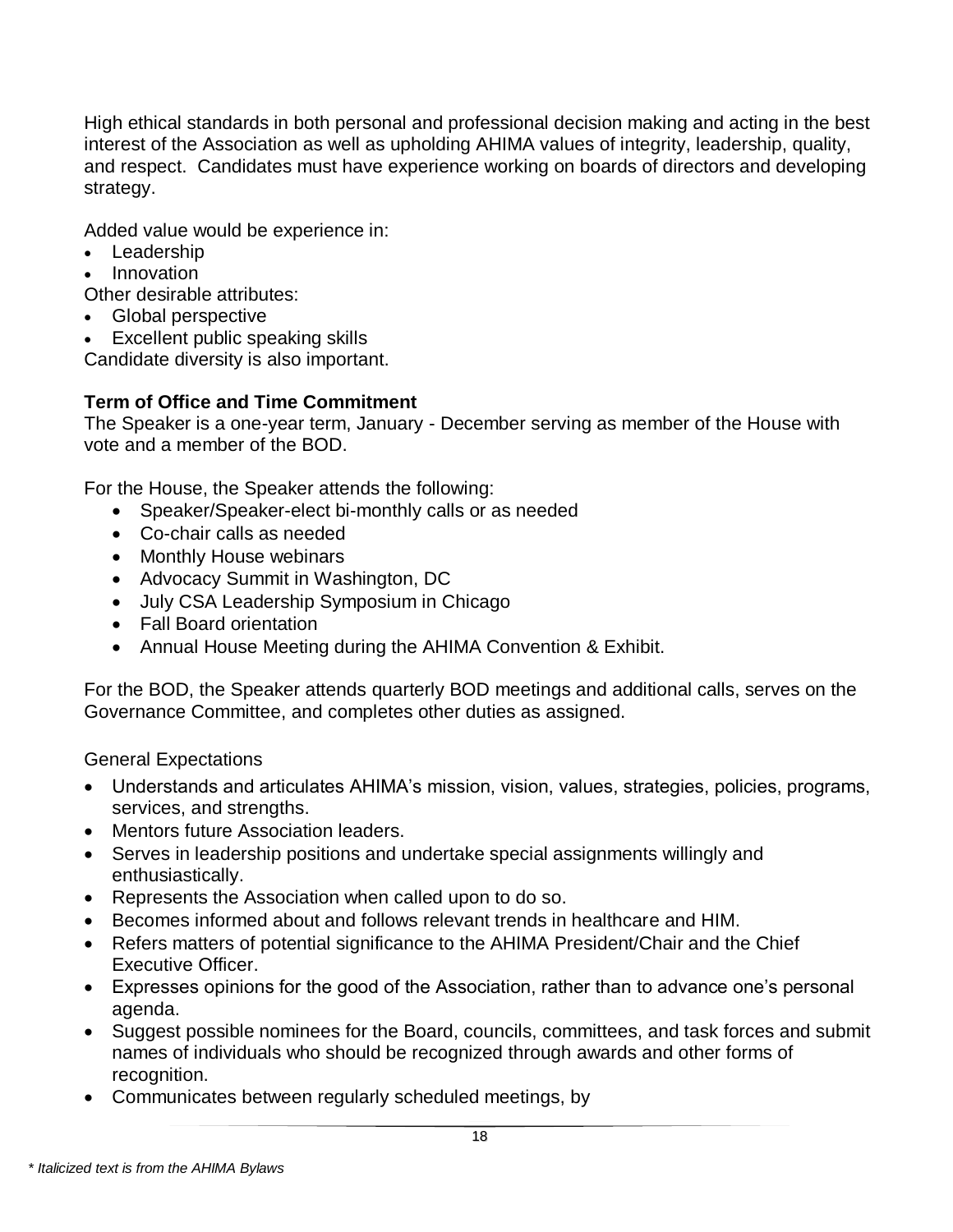- $\checkmark$  Participating in conference calls collectively or as part of a team
- ✓ Answering correspondence promptly

# **Responsibilities**

# **Speaker**

- Presides over the House.
- Presides over the annual House meeting and delivers the Speaker address.
- Develops the work plan and agendas for meetings as webinars as designated.
- Participates as a member of the House in all meeting and electronic dialogues.
- Prepares for office by being familiar with House materials and participates in House of Delegates activities.
- Preside over the Envisioning Collaborative Team; developing agenda content and program of work in conjunction with the Envisioning Collaborative co-chair. The team:
	- o Serves as a "think tank" composed of delegates, subject matter experts, and industry leaders bringing forward a robust exchange of perspectives, innovation, and ideas that inform strategy and enable solutions and sound decisions advancing the profession.
- Develops the Environmental Scan Report used by the BOD to develop and refine AHIMA's strategy.
- Performs additional functions, as needed, to assist in facilitating work of the House of Delegates.
- Ensures democratic process at House meetings by following AHIMA Bylaws and parliamentary process.
- Refers all motions from House meetings to the appropriate organizational units.
- Serves as a moderator for electronic dialogues in the House communication platform (that is, State Leaders and House of Delegates Engage Community).
- Works together with AHIMA President/Chair-elect on committee and House co-chair appointments.
- Provides support and closely working with the Speaker-elect to ensure continuity is kept from one year to the next by maintaining routine communication.
- Ensures orientation of incoming delegates and oversees development of orientation materials.
- Serves ex officio with vote, as a member of the Board of Directors. The Board of Directors meets at least four times a year and follows Article V of the AHIMA Bylaws.

# Board of Directors

- Prepare for and participate in Board, Committee, and other meetings, including the Advocacy Summit in Washington, DC, the July CSA Leadership Symposium in Chicago and the AHIMA Convention and Exhibit.
- Monitor the Board of Directors activities on at least a weekly basis.
- Ask timely and substantive questions at Board, committee and other meetings consistent with your conscience and convictions, while supporting the majority decision on issues decided by the Board.
- Maintain confidentiality of the board's executive sessions and speak for the Board or AHIMA only when authorized to do so.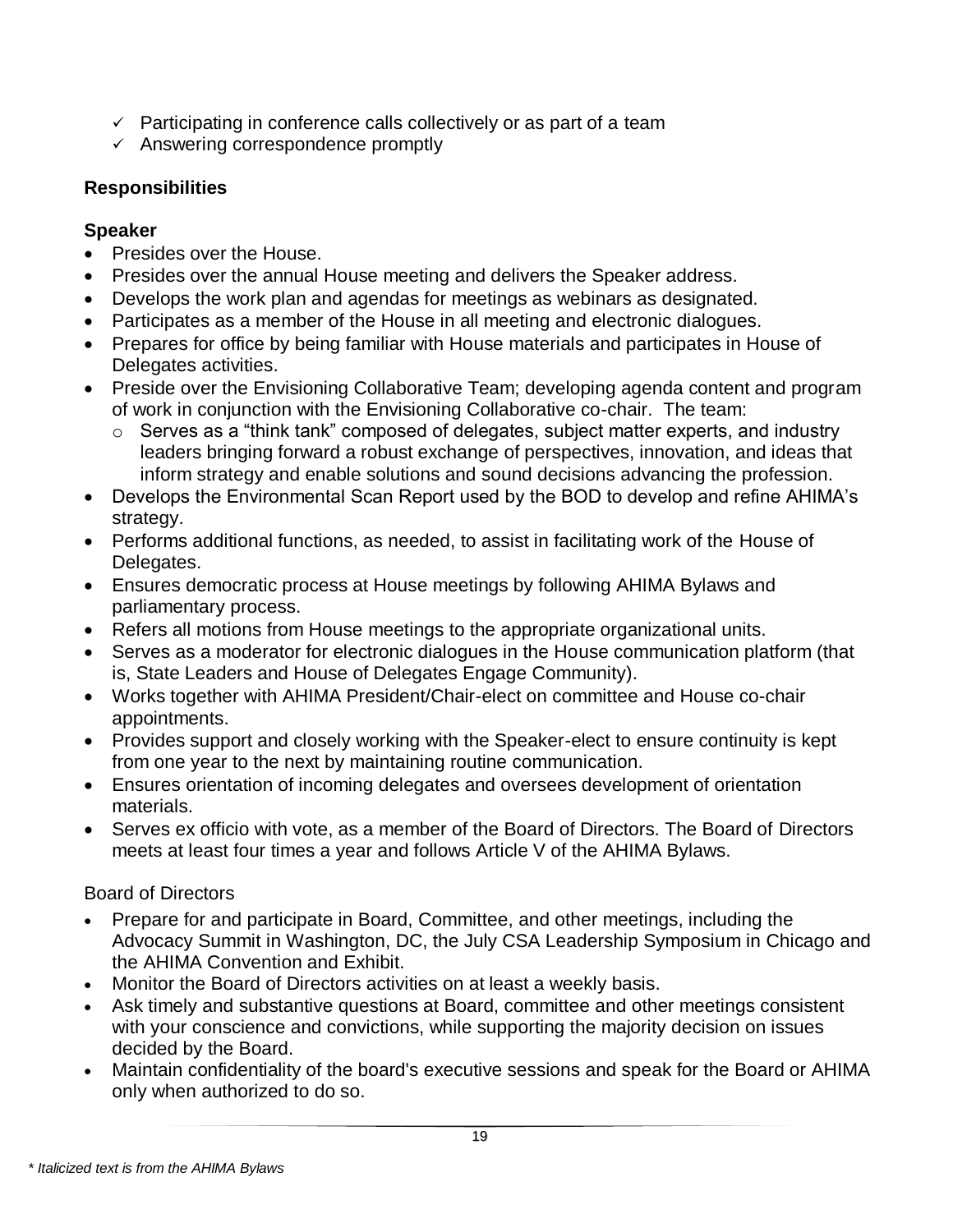- Attends the Board retreat in January, the BOD meetings in March, July and in conjunction with the AHIMA Convention & Exhibit.
- Participates in meetings involving issues of a critical nature requiring close Board coordination.
- Prepares for BOD meetings by being familiar with HoD materials.
- Supports an atmosphere in which every member of the board can actively and fully participate.
- Brings goodwill and a sense of humor to the board's deliberations.
- Communicates between regularly scheduled meetings, by
	- $\checkmark$  Participating in conference calls collectively or as part of a team
	- ✓ Monitoring the Board of Directors communication timely
	- $\checkmark$  Answering correspondence promptly
	- Liaison Roles and Special Assignments
		- o Serving on one of the Board Committees and on special committees as assigned.
		- o Speaking to groups of members at component state association or other meetings, as requested.
		- $\circ$  Serving as liaison from the Board of Directors to committees, councils, task forces and other bodies
		- o Representing AHIMA with alliance and other groups.
- Avoiding Conflicts
	- o Serve AHIMA rather than any special interest group or constituency.
	- o Avoid even the appearance of a conflict of interest that might embarrass the board or AHIMA and disclose any possible conflicts to the Board in a timely fashion.
	- o Maintain independence and objectivity and do what a sense of fairness, ethics, and personal integrity dictate.
	- o Understand fully, comply with, and adhere to the terms and spirit of AHIMA's conflicts of interest and dualities and confidentiality and nondisclosure agreements.
- Fiduciary Responsibilities
	- o Exercise prudence with the Board in the control, transfer, and investment of funds.
	- o Consider the impact of each recommendation and decision on AHIMA's mission and resources.
	- $\circ$  Adhere to expense guidelines and expense reporting procedures.
	- o Read and understand the AHIMA financial statements and status, and otherwise help the board fulfill its fiduciary responsibility.
- <span id="page-19-0"></span>• Fundraising
	- $\circ$  Give an annual gift to the AHIMA Foundation according to personal means.
	- o Assist the Foundation and staff by supporting fundraising strategies through personal influence with others (corporations, individuals, and foundations).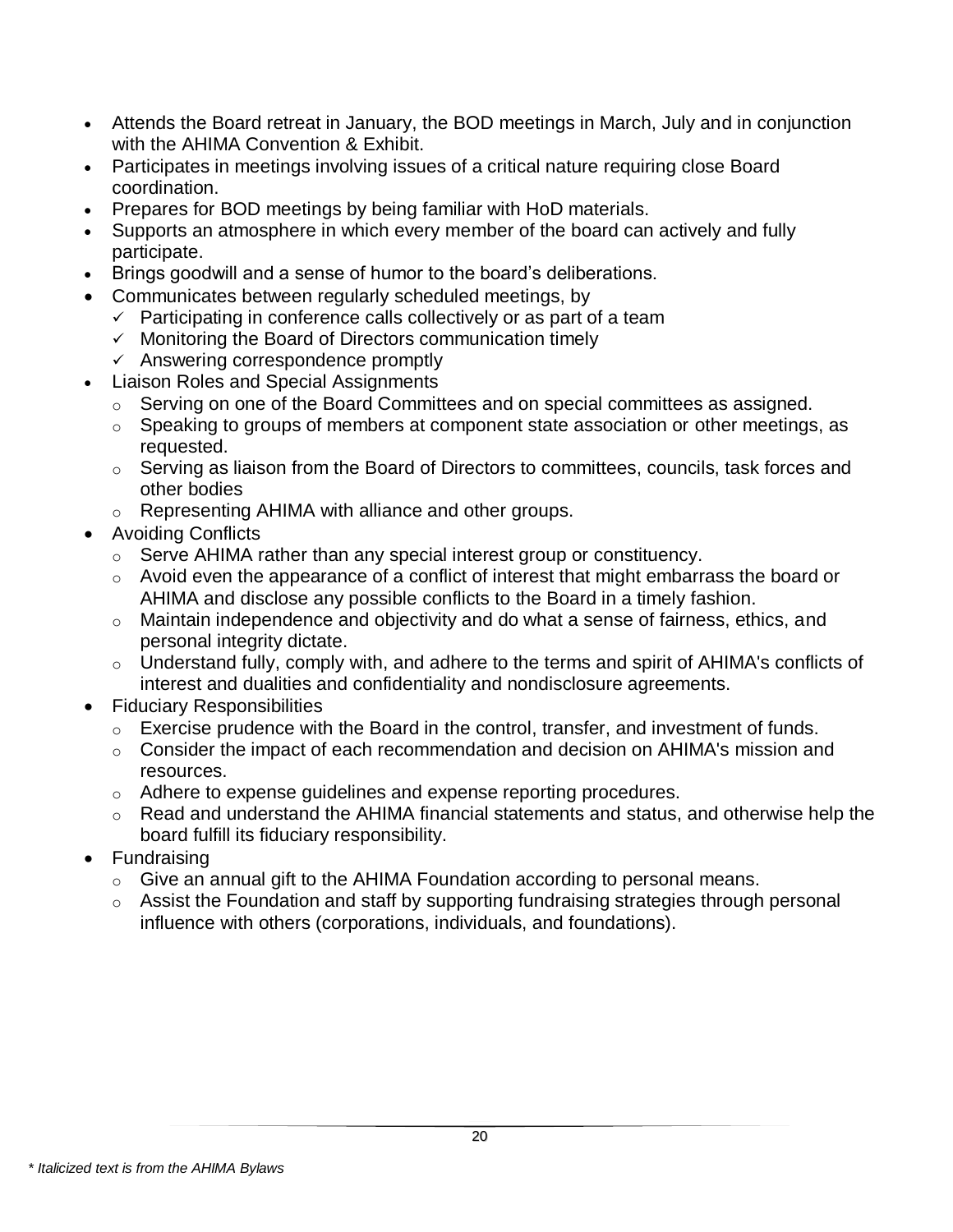#### **Appendix D: House Leadership and Envisioning Collaborative Co-Chairs Position Description**

**Summary:** House Leadership and Envisioning Collaborative shall have co-chairs who serve in a leadership role to guide each team and work with AHIMA staff to develop necessary work plans and meeting agendas with the Speaker-elect and Speaker of the House. The House Leadership co-chairs shall be comprised of the Speaker-elect and a self-nominated delegate appointed by the Speaker-elect. The Envisioning Collaborative co-chairs shall be comprised of the Speaker of the House and a self-nominated delegate appointed by the Speaker-elect. Each co-chair will serve a one-year delegate term and may continue in an advisory role to the incoming co-chairs.

**Eligibility:** The chairs must be an active member of AHIMA, an AHIMA approved certificant, and a current member of the House of Delegates, preferably a  $2<sup>nd</sup>$  year delegate or in a second delegate term.

**Responsibilities:** The primary responsibility is to foster collaboration with the Speaker and Speaker-elect to direct and facilitate the activities of their respective teams.

- Preside over their respective team meetings using a pre-established agenda and engage delegates to actively participate.
- Solicit progress and status reports from members who have agreed to carry out their team's activities and tasks.
- Attend the annual House meeting, Leadership and Advocacy Symposium (March), Leadership Symposium (July), and all delegate related meetings.
- Actively advocates AHIMA's mission.
- Continuously participates and encourages use of AHIMA's online community's platform in carrying out the Team's work and discussion.
- Review meeting summaries from each meeting and Board reports outlining the major activities and issues and next steps.
- Participate in preparation calls with the Speaker, Speaker-elect and AHIMA staff liaison(s) to build the team's agenda, project status updates, and brainstorm.
- Lead and facilitate the Team meetings in conjunction with the Speaker and Speaker-elect:  $\checkmark$  At the start…
	- Conduct roll call
	- Review agenda and meeting ground rules
	- $\checkmark$  During...
	- Ensure focused discussion
	- Summarize topic discussion
	- Help create action plans
	- $\checkmark$  At the end...
	- Summarizes each topic and identified action steps
	- **E** Invite feedback if the meeting goal was achieved
	- **E** Identify future team meeting
	- Express thanks for team member participation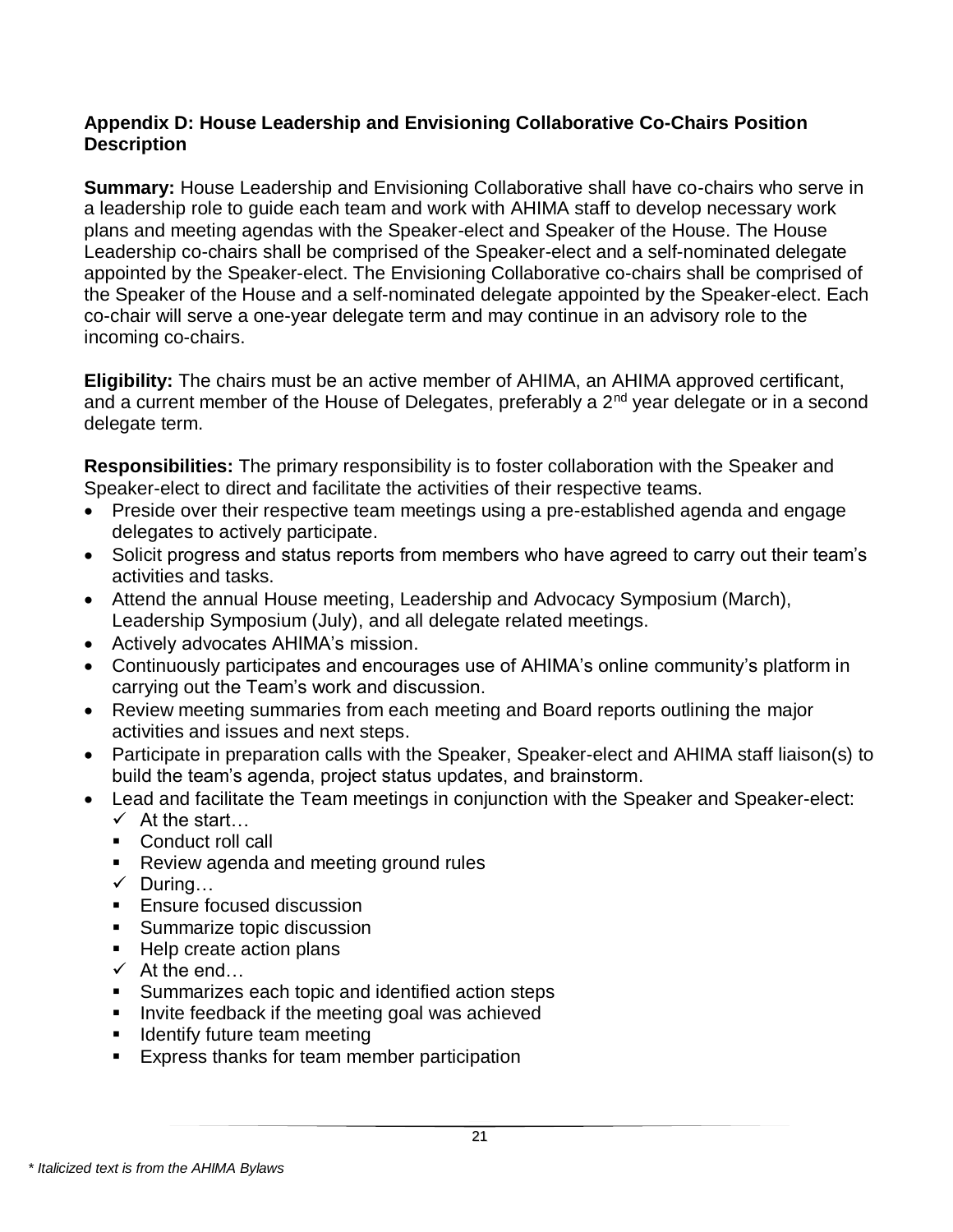- Where appropriate, guide the team in proposing new activities and service that will further the mission and goals of the association.
- Attend at least 75 percent of called meetings or conference calls.
- Establish a level of involvement, meeting and conference calls attendance and expectations, members are expected to participate in at least 50 percent of activities.
- Respond to communications in a timely manner.

**Time Commitment**: Varies greatly based on team activities, but generally a minimum of three to ten hours monthly for discussion and planning activities. The co-chair will serve a one-year delegate term (July-June), and may continue in an advisory role to the incoming co-chairs.

The Speaker and Speaker-elect terms align with the AHIMA Board (January – December), whereas, the co-chairs will serve a one-year delegate term (July to June), and may continue in an advisory role to the incoming co-chairs (July to December) for continuity purposes.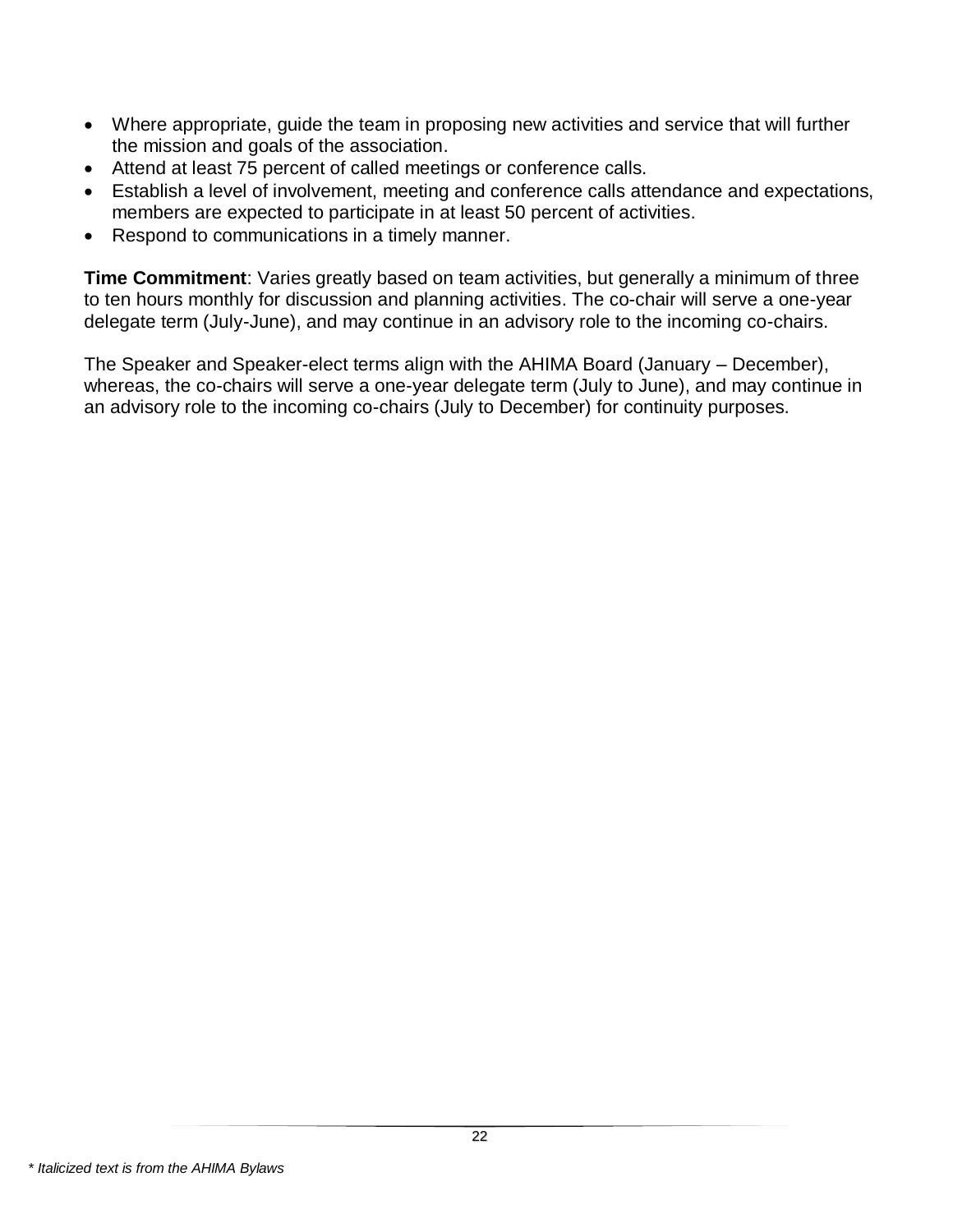# <span id="page-22-0"></span>**Appendix E: Delegate Timeline**

Below is a brief listing of all delegate activities and events planned for Delegate term. These events may be subject to change and the list is not inclusive. Delegates work and communicate virtually, all year-round serving on a variety of ad hoc task forces, practice councils, and teams.

### **JULY**

- Attend Welcome Delegate Webinar presented by the Speaker and Speaker-elect of the House of Delegates
- Review delegate resources such as the Delegate Toolkit and the House Policies and Procedures via AHIMA's community platform
- Speaker of the House attends the Board meeting in conjunction with the Leadership Symposium
- Speaker, Speaker-elect, and Co-chair Leaders introductions during first House conference call.
- **Read** *CSA Leaders and House Digest* **e-newsletter**

## **AUGUST**

- Elect members of the Nominating Committee and Speaker-elect of the House
- Incoming Board members (i.e. Speaker-elect) attend the onboarding Board orientation virtual webinar
- Prepare for the House Meeting during AHIMA Convention & Exhibit.
- Attend a forum on a topic of professional interest.
- Read *CSA Leaders and House Digest* e-newsletter
- Communicate with your delegates in preparation for the House of Delegate Meeting
- Did you review the information for the House meeting? Share the information with your state members on your Geographic Engage Community.

# **SEPTEMBER**

- Read *CSA Leaders and House Digest* e-newsletter
- Attend House meeting preparation webinar.
- Communicate with CSA members as needed.
- Appointed positions The Speaker-elect will look for chairs for the Practice Councils and make recommendations for the next year's groups.

# **OCTOBER**

- Attend the House of Delegates onsite meeting/s prior to the AHIMA's Convention and Exhibit
- Share the House recap article with other CSA leaders and/or membership.
- Members of Envisioning Collaborative attend their first Envisioning Collaborative Team meeting
- Communicate results of the Envisioning Collaborative Meeting to your CSA members.
- Complete the Environmental Scan survey
- Speaker-elect approves co-chairs for Practice Councils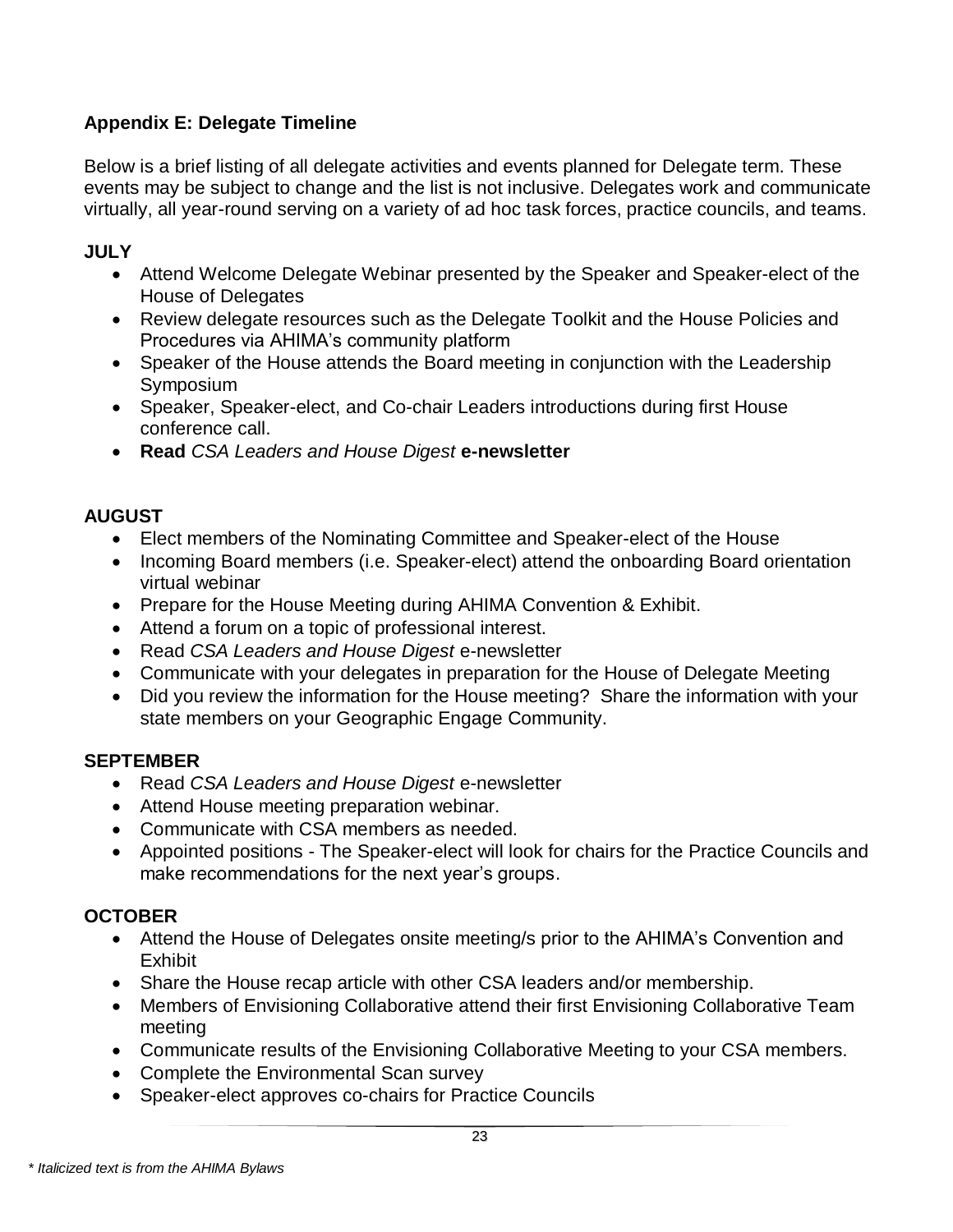• Read *CSA Leaders and House Digest* e-newsletter

### **NOVEMBER**

- Members of House Leadership attend their first House Leadership Team meeting
- Speaker and Speaker-elect of the House attend Board orientation onsite meeting
- Communicate the outcome of the House of Delegates meeting to your CSA members
- Communicate the outcome of the House Leadership Team meeting
- Read *CSA Leaders and House Digest* e-newsletter

## **DECEMBER**

- Attend a forum on a topic of professional interest.
- Read *CSA Leaders and House Digest* e-newsletter
- Application to Serve: Open elected positions for following year AHMA Board of Directors, Commission on Certification for Health Informatics and Information Management (CCHIIM), and Speaker-elect nominations are due at the end of March

## **JANUARY**

- Deliver the Environmental Scan Report to the Board
- Members of the Envisioning Collaborative attend the Envisioning Collaborative Team meeting
- Communicate results of the Envisioning Collaborative Meeting to your CSA members.
- Speaker of the House attend the Board Strategy Session
- Speaker, Speaker-elect, and Co-chair Leaders attend quarterly meetings
- Mid-term Delegate Survey
- Read *CSA Leaders and House Digest* e-newsletter

### **FEBRUARY**

- Members of House Leadership attend their House Leadership Team meeting
- Communicate results of the House Leadership Meeting to your CSA members.
- AHIMA provides House Apportionment Data (data based on Active membership information as of year-end, previous year)
- House of Delegates Apportionment Report available.
- Read *CSA Leaders and House Digest* e-newsletter

### **MARCH**

- Nominations for elected positions due
- Attend a forum on a topic of professional interest.
- Read *CSA Leaders and House Digest* e-newsletter

### **APRIL**

• Members of the Envisioning Collaborative attend the Envisioning Collaborative Team meeting.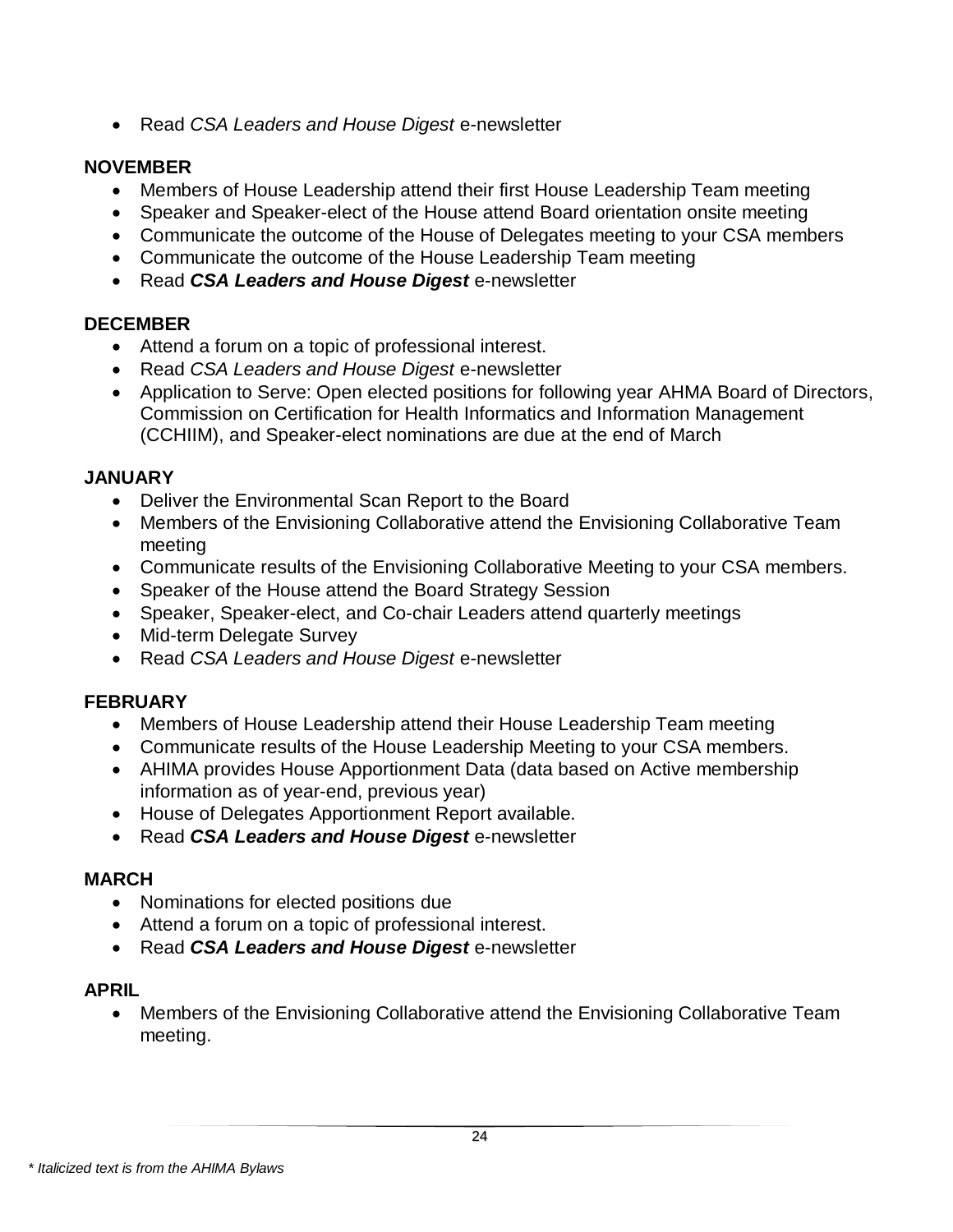- Communicate results of the Envisioning Collaborative Meeting to your CSA members.
- CSA president or Central Office Coordinator/Executive Director report to AHIMA the CSA delegates for CSA year opens (refer to the Apportionment Report)
- Speaker, Speaker-elect, and Co-chair Leaders attend quarterly meetings
- Celebrate AHIMA Volunteer Week
- Read *CSA Leaders and House Digest* e-newsletter

#### **MAY**

- Members of House Leadership attend their third House Leadership Team meeting
- Communicate results of the House Leadership Meeting to your CSA members.
- CSA president or Central Office Coordinator/Executive Director report to AHIMA the CSA delegates for following CSA year opens (refer to the Apportionment Report)
- Read *CSA Leaders and House Digest* e-newsletter

#### **JUNE**

- Submit end-term delegate survey
- Delegates attend the All Delegates Meeting.
- Communicate results of the Delegate Meeting to your CSA members.
- Read *CSA Leaders and House Digest* e-newsletter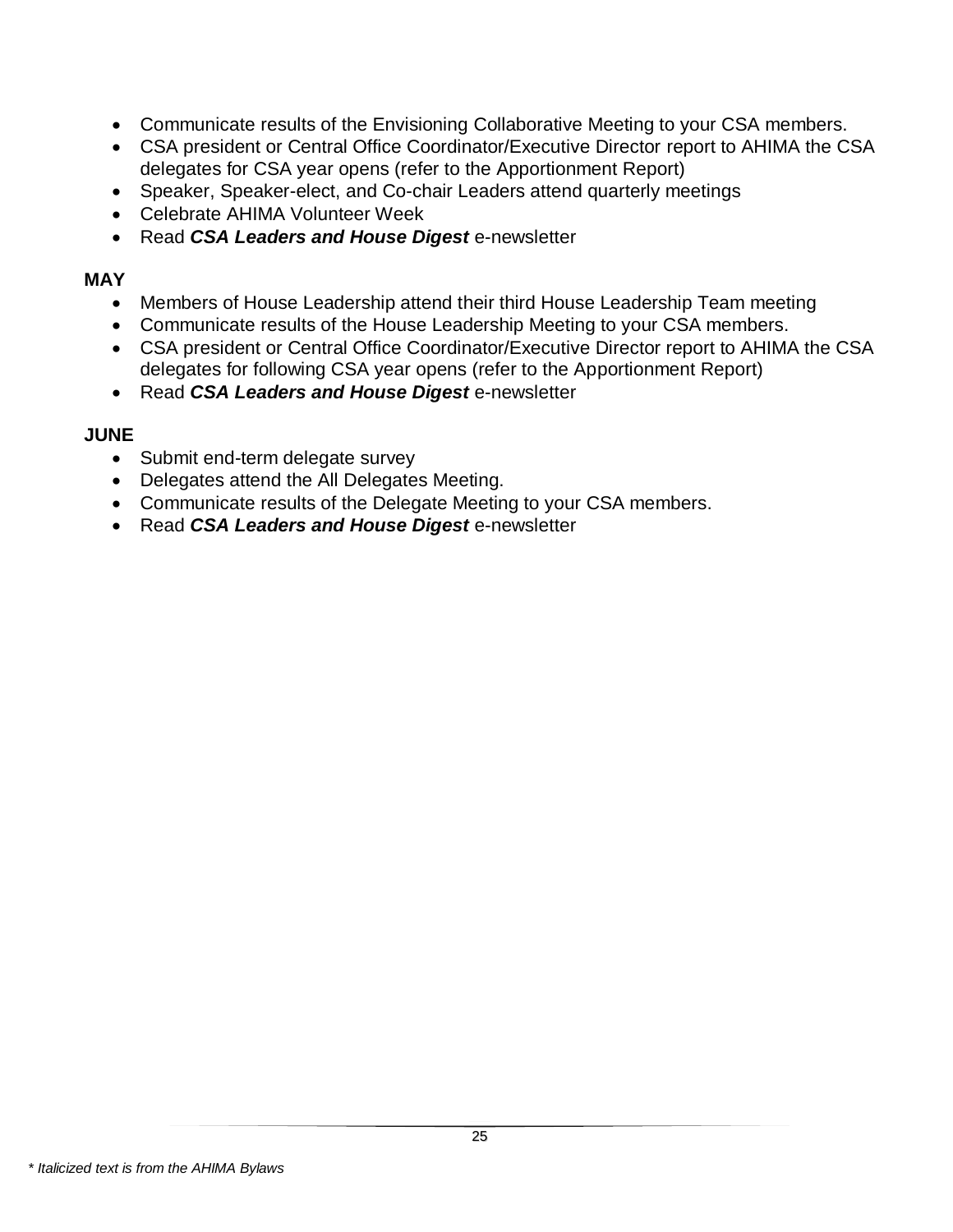

#### **Appendix F: SBAR**

*Directions: Please review the Situation, Background and use the references for additional information on this topic. The Assessment and Recommendations/Trends will be discussed during the working session. Please feel free to bring additional references to supplement and support discussion.* 

#### **Situation**

**Background Assessment** What is happening now? What is your assessment of the situation? How does this issue fit in with AHIMA's strategy? What strategic objective does the issue address or relate to? Link: [AHIMA Strategy](http://www.ahima.org/about/aboutahima?tabid=strategy) - will included when available.

**Recommendations/Trends In 5-10 years**